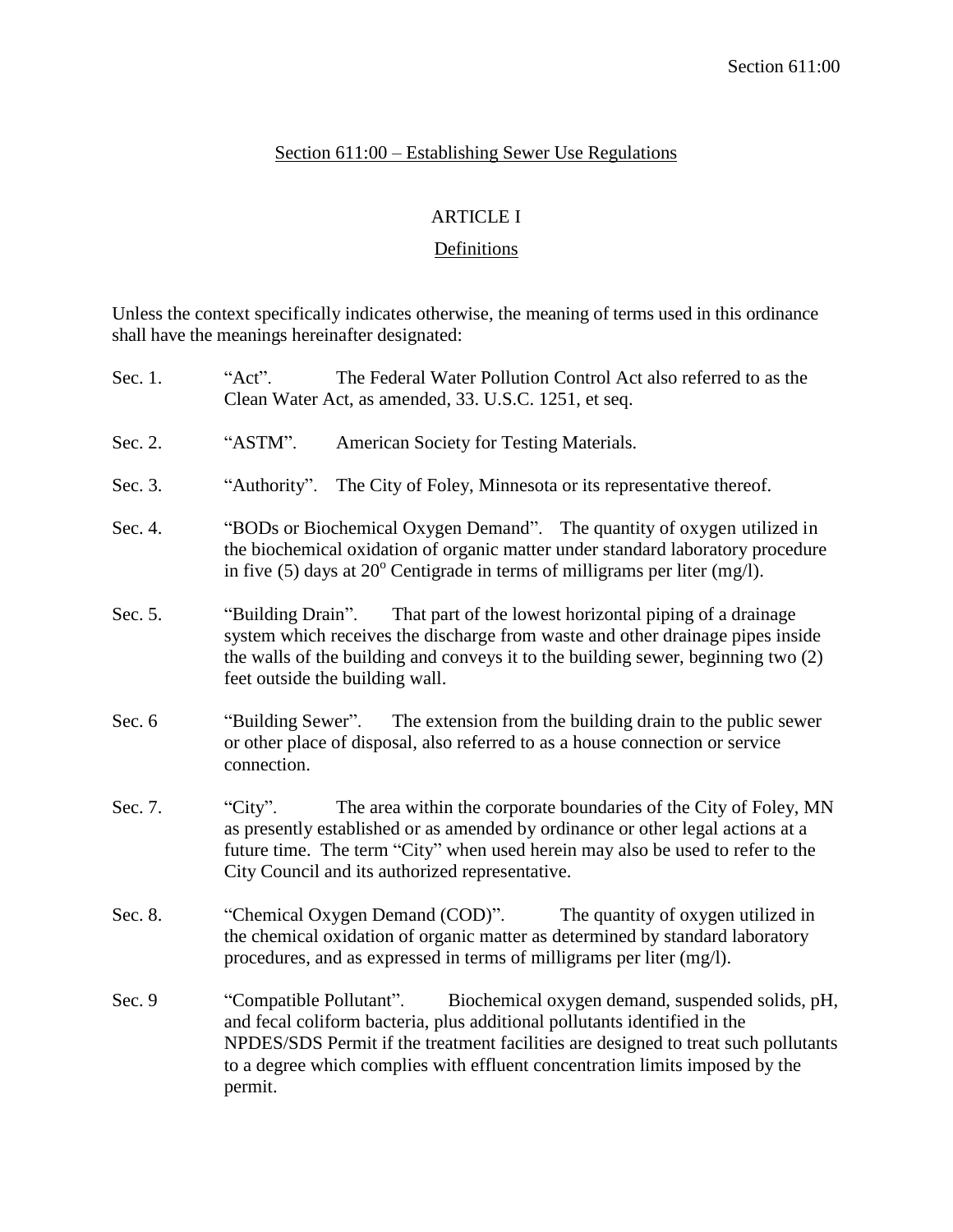- Sec. 10. "Control Manhole". A structure specially constructed for the purpose of measuring flow and sampling of wastes.
- Sec. 11. "Easement". An acquired legal right for the specific use of land owned by others.
- Sec. 12. "Fecal Coliform". Any number of organisms common to the intestinal tract of man and animals whose presence in sanitary sewage is an indicator of pollution.
- Sec. 13. "Floatable Oil". Oil, fat, or grease in a physical state, such that it will separate by gravity from wastewater.
- Sec.14. "Garbage". Animal and vegetable waste resulting from the handling, preparation, cooking, and serving of food.
- Sec. 15. "Incompatible Pollutant". Any pollutant that is not defined as a compatible pollutant (Sec. 9) including non-biodegradable dissolved solids.
- Sec. 16. "Industry". Any nongovernmental or nonresidential user of a publicly owned treatment works which is identified in the Standard Industrial Classification Manual, latest edition, which is categorized in Divisions A, B, D, E and I.
- Sec. 17. "Industrial Waste". Gaseous, liquid, and solid wastes resulting from industrial or manufacturing processes, trade or business, or from the development, recovery, and processing of natural resources, as distinct from residential or domestic strength wastes.
- Sec. 18. "Infiltration". Water entering the sewage system (including building drains and pipes) from the ground through such means as defective pipes, pipe joints, connections, and manhole walls.
- Sec. 19. "Infiltration/Inflow  $(I/I)$ ". The total quantity of water from both infiltration and inflow.
- Sec. 20. "Inflow". Water other than wastewater that enters a sewer system (including building drains) from sources such as, but not limited to, roof leaders, cellar drains, yard and area drains, foundation drains, drains from springs and swampy areas, manhole covers, cross-connections from storm sewers, catch basins, surface runoff, street wash waters or drainage.
- Sec. 21. "Interference". The inhibition or disruption of the City's wastewater disposal system processes or operations which causes or significantly contributes to a violation of any requirement of the City's NPDES and/or SDS Permit. The term includes prevention of sewage sludge use or disposal by the City in accordance with published regulations providing guidelines under Section 405 of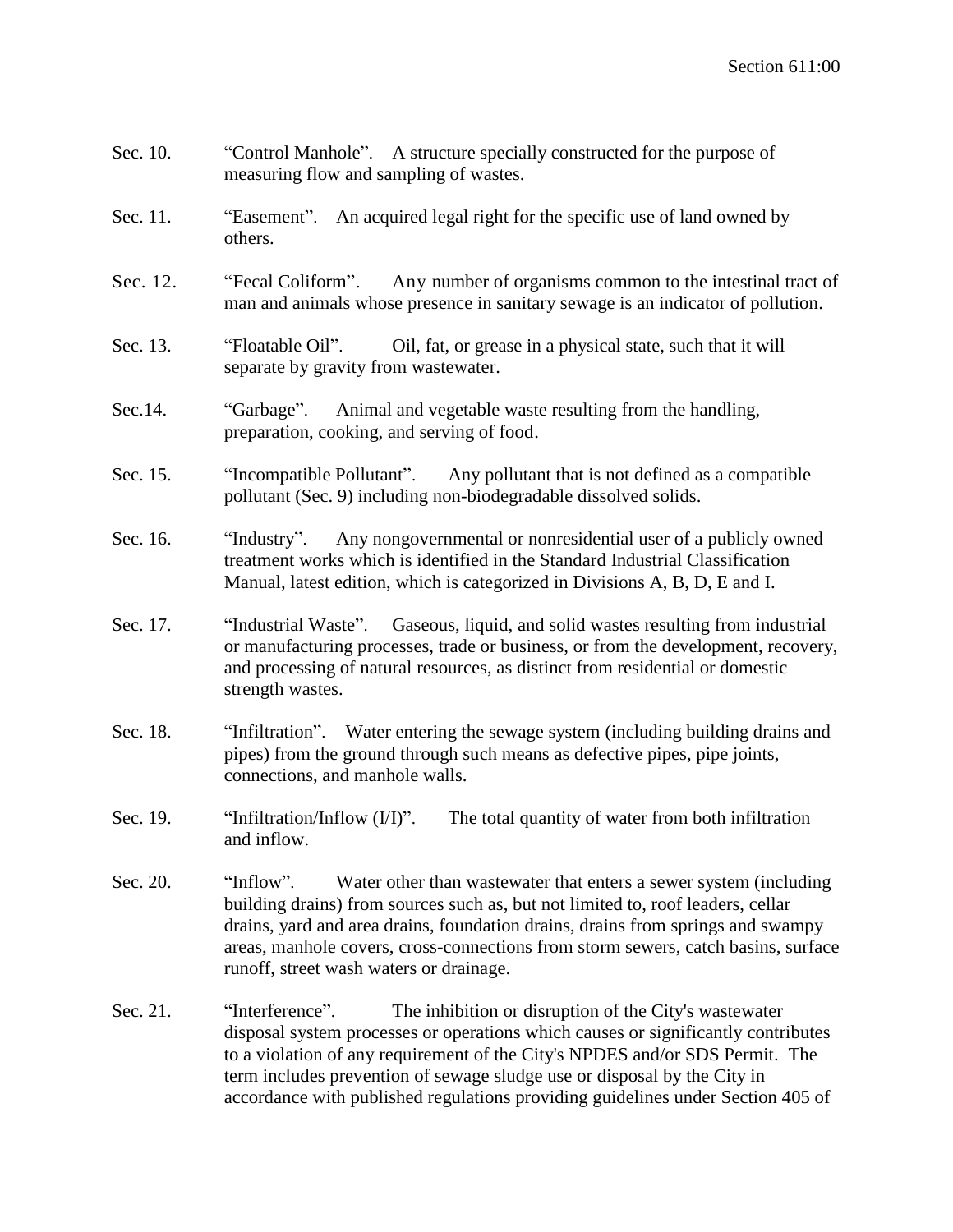the Act or any regulations developed pursuant to the Solid Waste Disposal Act, the Clean Air Act, the Toxic Substances Control Act, or more stringent State Criteria applicable to the method of disposal or use employed by the City.

- Sec. 22. "MPCA". Minnesota Pollution Control Agency.
- Sec. 23. "National Categorical Pretreatment Standards". Federal regulations establishing pretreatment standards for introduction of pollutants in publiclyowned wastewater treatment facilities which are determined to be not susceptible to treatment by such treatment facilities or would interfere with the operation of such treatment facilities, pursuant to Section 307(b) of the Act.
- Sec. 24. "National Pollutant Discharge Elimination System (NPDES) Permit". A permit issued by the MPCA, setting limits on pollutants that a permittee may legally discharge into navigable waters of the United States pursuant to Sections 402 and 405 of the Act.
- Sec. 25. "Natural Outlet". Any outlet, including storm sewers and combined sewers, which overflow into a watercourse, pond, ditch, lake or other body of surface water or ground water.
- Sec. 26. "Non-contact Cooling Water". The water discharged from any use such as air conditioning, cooling or refrigeration, or during which the only pollutant added, is heat.
- Sec. 27. "Normal Domestic Strength Waste". Wastewater that is primarily introduced by residential users with a BODs concentration not greater than 300 mg/l and a suspended solids (TSS) concentration not greater than 300 mg/l.
- Sec. 28 "Person". Any individual, firm, company, association, society, corporation, or group.
- Sec. 29. "pH". The logarithm of the reciprocal of the concentration of hydrogen ions in terms of grams per liter of solution.
- Sec. 30. "Pretreatment". The treatment of wastewater from industrial sources prior to the introduction of the waste effluent into a publicly-owned treatment works. (See Sec. 23.)
- Sec. 31. "Properly Shredded Garbage". The wastes from the preparation, cooking and dispensing of food that have been shredded to such a degree that all particles will be carried freely under the flow conditions normally prevailing in public sewers with no particle greater than  $\frac{1}{2}$  inch (1.27 cm) in any dimension.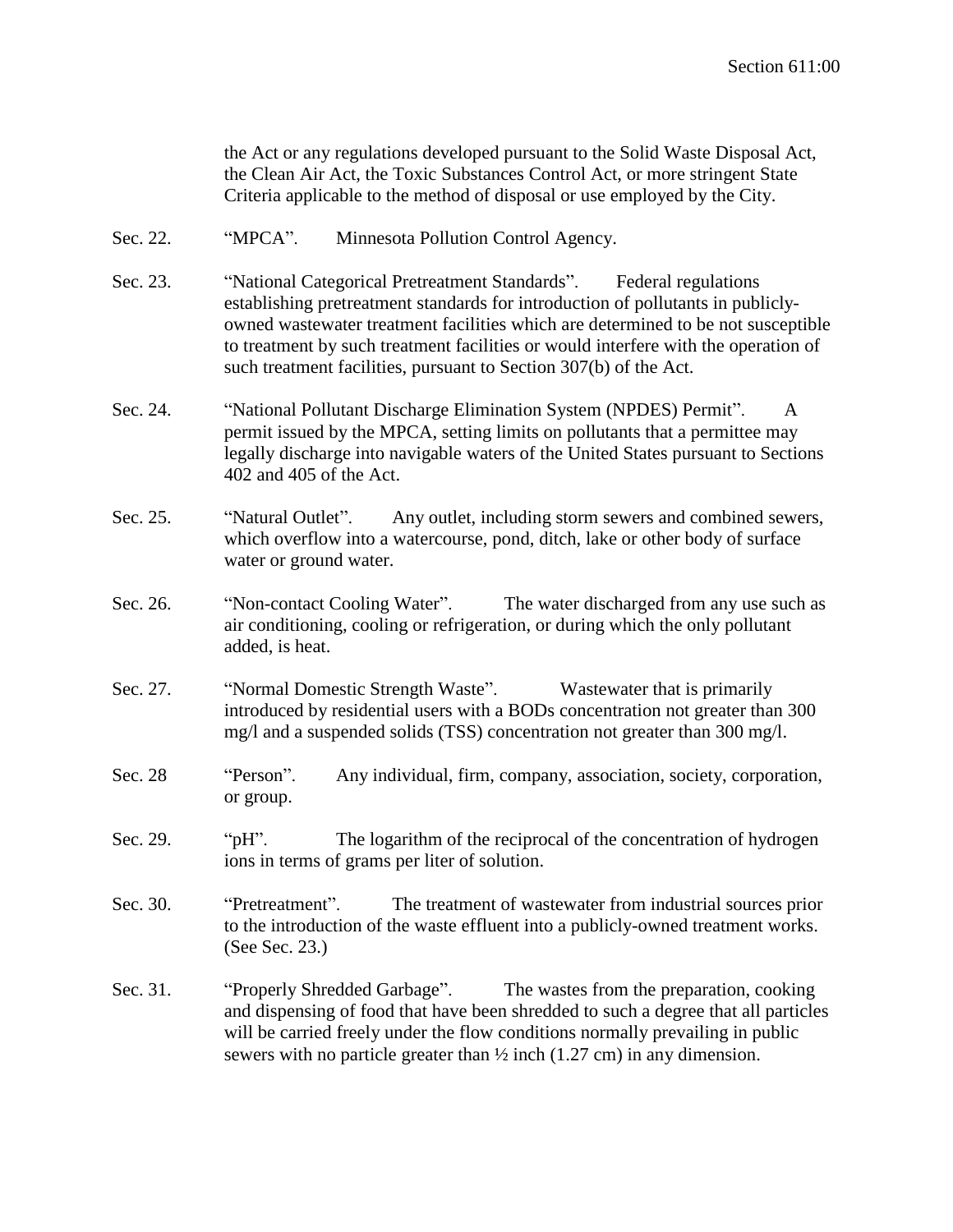| Sec. 32. | "Sewage".      | wastewater.         |                                                               | The spent water of a community. The preferred term is                                                                                                                                                                                                            |  |
|----------|----------------|---------------------|---------------------------------------------------------------|------------------------------------------------------------------------------------------------------------------------------------------------------------------------------------------------------------------------------------------------------------------|--|
| Sec. 33. | "Sewer".       |                     | A pipe or conduit that carries was tewater or drainage water. |                                                                                                                                                                                                                                                                  |  |
|          | a)             | "Collection Sewer". |                                                               | A sewer whose primary purpose is to collect<br>wastewaters from individual point source<br>discharges and connections.                                                                                                                                           |  |
|          | b)             | "Combined Sewer".   |                                                               | A sewer intended to serve as a sanitary sewer and a<br>storm sewer.                                                                                                                                                                                              |  |
|          | $\mathbf{c})$  | "Force Main".       |                                                               | A pipe in which wastewater is carried under<br>pressure.                                                                                                                                                                                                         |  |
|          | $\mathrm{d}$ ) |                     | "Interceptor Sewer".                                          | A sewer whose primary purpose is to transport<br>wastewater from collection sewers to a treatment<br>facility.                                                                                                                                                   |  |
|          | e)             |                     | "Private Sewer".                                              | A sewer which is not owned and maintained by a<br>public authority.                                                                                                                                                                                              |  |
|          | f)             |                     | "Public Sewer"                                                | A sewer owned, maintained and controlled by a<br>public authority.                                                                                                                                                                                               |  |
|          | g)             |                     | "Sanitary Sewer".                                             | A sewer intended to carry only liquid and water-<br>carried wastes from residences, commercial<br>buildings, industrial plants, and institutions together<br>with minor quantities of ground, storm, and surface<br>waters which are not admitted intentionally. |  |
|          | h)             |                     | "Storm Sewer or Storm Drain".                                 | A drain or sewer intended to carry<br>storm waters, surface runoff, ground water, sub-<br>surface water, street wash water, drainage, and<br>unpolluted water from any source.                                                                                   |  |

- Sec. 34. "Shall" is mandatory; "May" is permissive.
- Sec. 35. "Significant Industrial User". Any industrial user of the wastewater treatment facility which has a discharge flow (1) in excess of 25,000 gallons per average work day, or (2) has exceeded five percent (5%) of the total flow received at the treatment facility, or (3) whose waste contains a toxic pollutant in toxic amounts pursuant to Section 307(a) of the Act, or (4) whose discharge has a significant effect, either singly or in combination with other contributing industries, on the wastewater disposal system, the quality of sludge, the system's effluent quality, or emissions generated by the treatment system.
- Sec. 36. "Slug". Any discharge of water or wastewater which in concentration of any given constituent, or in quantity of flow, exceeds for any period of duration longer than fifteen (15) minutes, more than five (5) times the average 24-hour concentration of flows during normal operation, and shall adversely affect the collection and/or performance of the wastewater treatment works.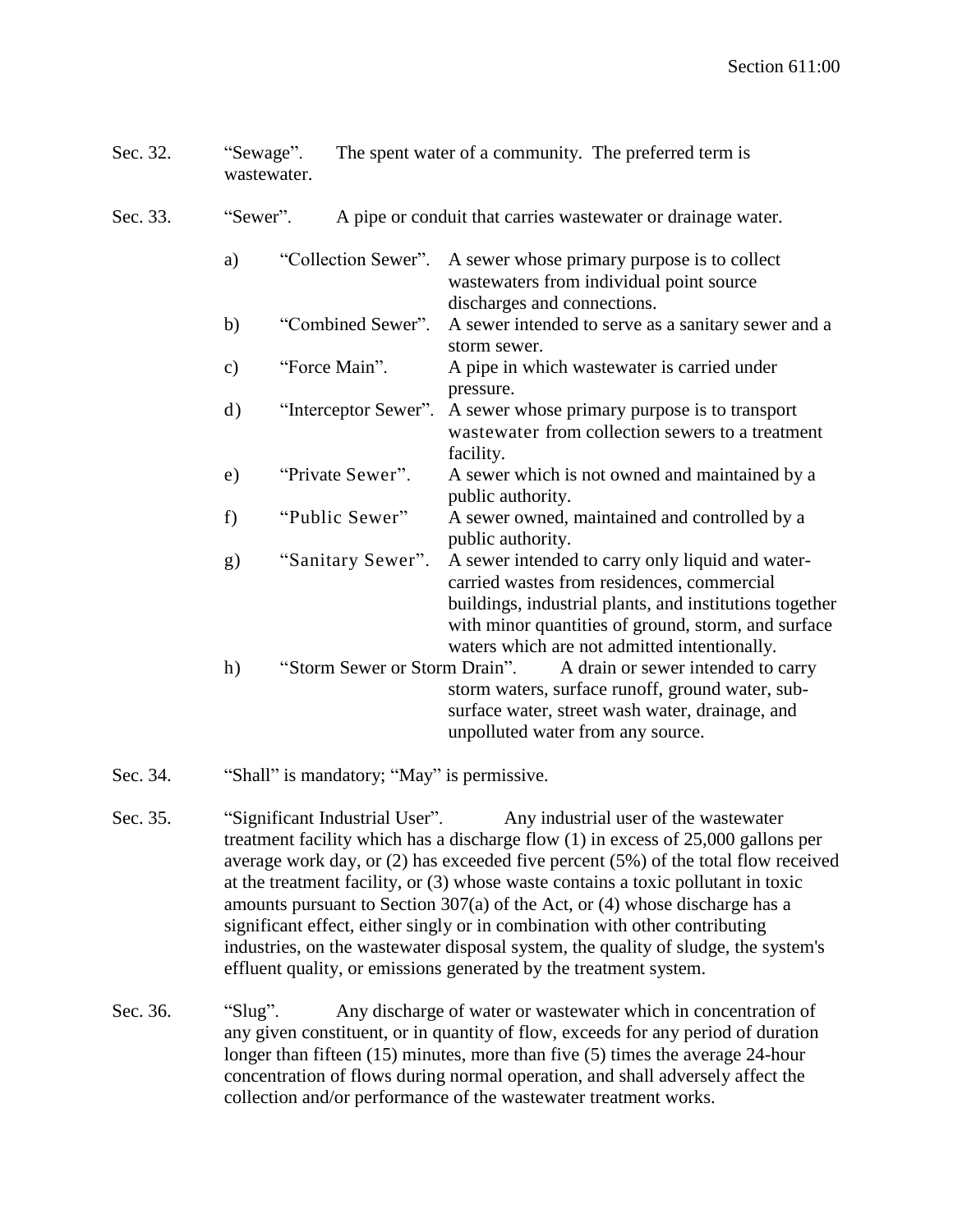| Sec. 37. | "State Disposal System (SDS) Permit".<br>Any permit (including any terms,<br>conditions and requirements thereof) issued by the MPCA pursuant to Minnesota<br>Statutes 115.07 for a disposal system as defined by Minnesota Statutes 115.01,<br>Subdivision 8. |  |  |  |
|----------|----------------------------------------------------------------------------------------------------------------------------------------------------------------------------------------------------------------------------------------------------------------|--|--|--|
| Sec. 38. | The utilities superintendent or a deputy, agent or<br>"Superintendent".<br>representative thereof.                                                                                                                                                             |  |  |  |
| Sec. 39. | "Suspended Solids (SS) or Total Suspended Solids (TSS)".<br>The total<br>suspended matter that either floats on the surface of, or is in suspension in water,<br>was tewater or other liquids, and is removable by laboratory filtering as prescribed          |  |  |  |

in "Standard Methods for the Examination of Water and Wastewater", latest edition, and referred to as non-filterable residue. Sec. 40. "Toxic Pollutant". The concentration of any pollutant or combination of

- pollutants which upon exposure to or assimilation into any organism will cause adverse affects as defined in standards issued pursuant to Section 307(a) of the Act.
- Sec. 41. "Unpolluted Water". Water of quality equal to or better than the effluent criteria in effect, or water that would not cause violation of receiving water quality standards, and would not be benefitted by discharge to the sanitary sewers and wastewater treatment facilities. (See "Non-contact Cooling Water", Sec. 26.).
- Sec. 42. "User". Any person who discharges or causes or permits the discharge of wastewater into the City's wastewater disposal system.
- Sec. 43. "Wastewater". The spent water of a community and referred to as sewage. From the standpoint of source, it may be a combination of the liquid and watercarried wastes from residences, commercial buildings, industrial plants, and institutions together with any ground water, surface water and storm water that may be present.
- Sec. 44. "Wastewater Treatment Works or Treatment Works". An arrangement of any devices, facilities, structures, equipment, or processes owned or used by the City for the purpose of the transmission, storage, treatment, recycling, and reclamation of municipal sewage, domestic sewage or industrial wastewater, or structures necessary to recycle or reuse water including interceptor sewers, outfall sewers, collection sewers, pumping, power, and other equipment and their appurtenances, extensions, improvements, remodeling, additions, and alterations thereof; elements essential to provide a reliable recycled water supply such as standby treatment units and clear well facilities; and any works including land which is an integral part of the treatment process or is used for ultimate disposal of residues resulting from such treatment.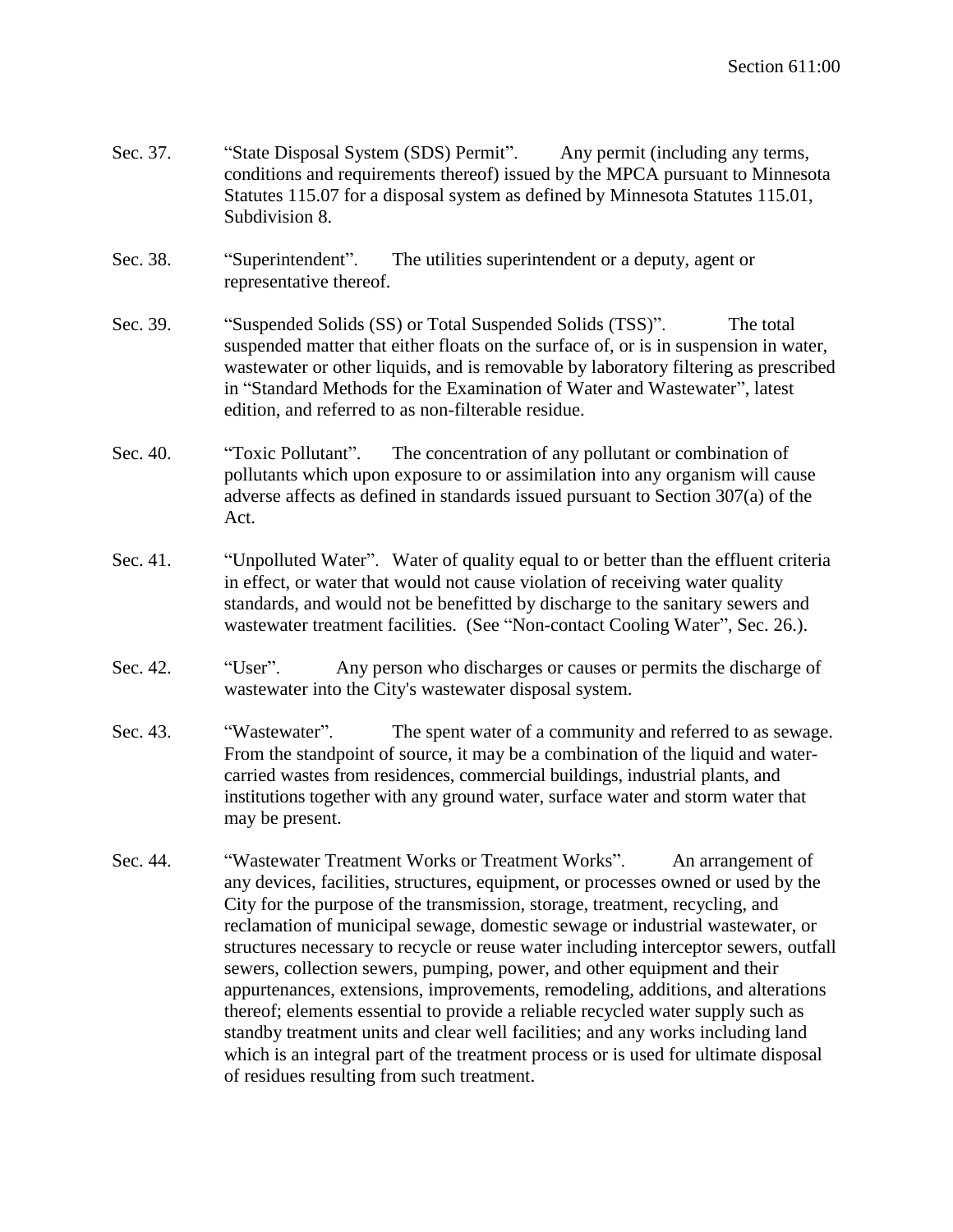Sec. 45. "Watercourse". A natural or artificial channel for the passage of water, either continuously or intermittently.

# Sec. 46. "WPCF". The Water Pollution Control Federation.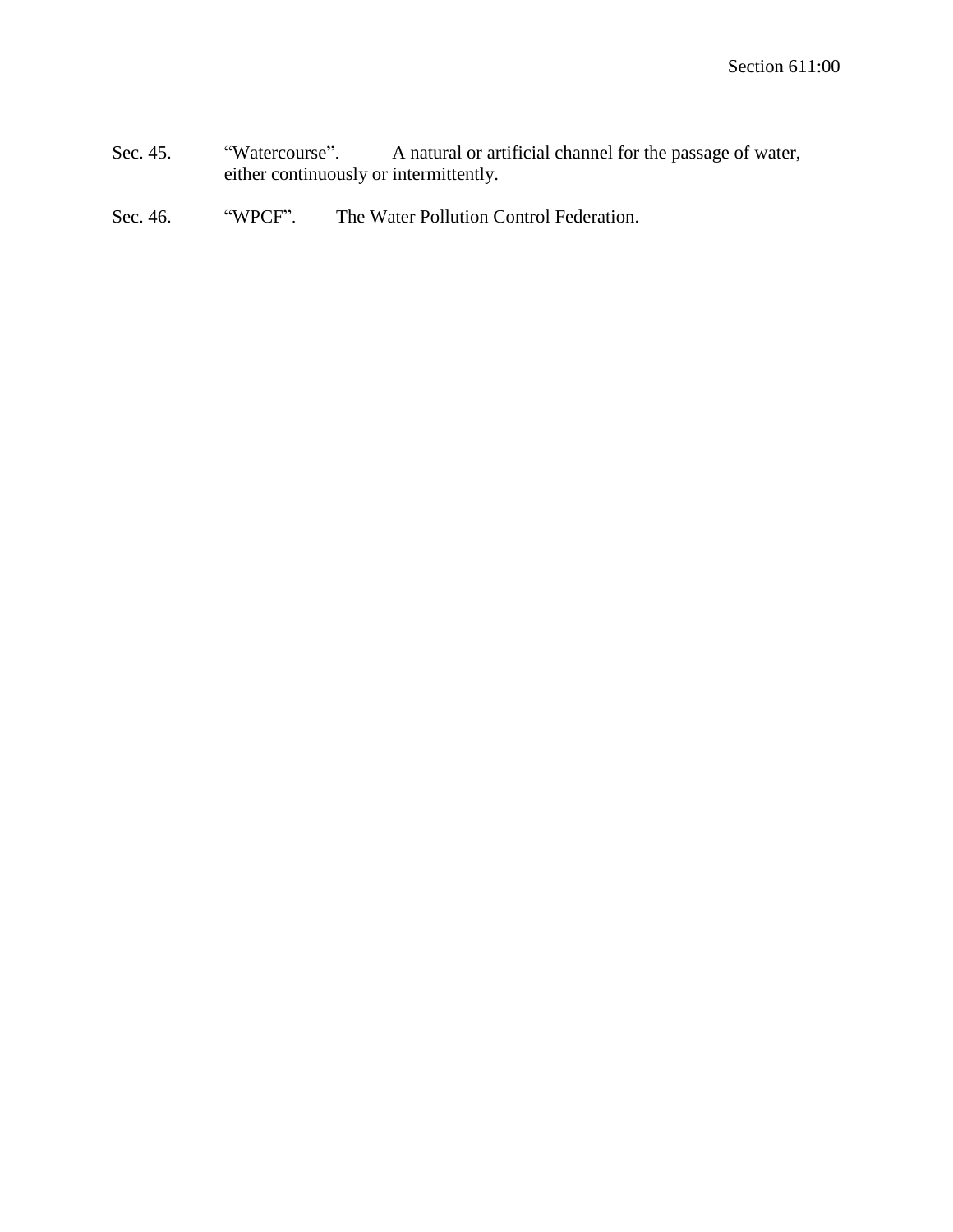#### ARTICLE II

# Control by the Utilities Superintendent

Sec. I. The Utilities Superintendent shall have control and general supervision of all public sewers and service connections in the city, and shall be responsible for administering the provisions of this ordinance to the end that a proper and efficient public sewer is maintained.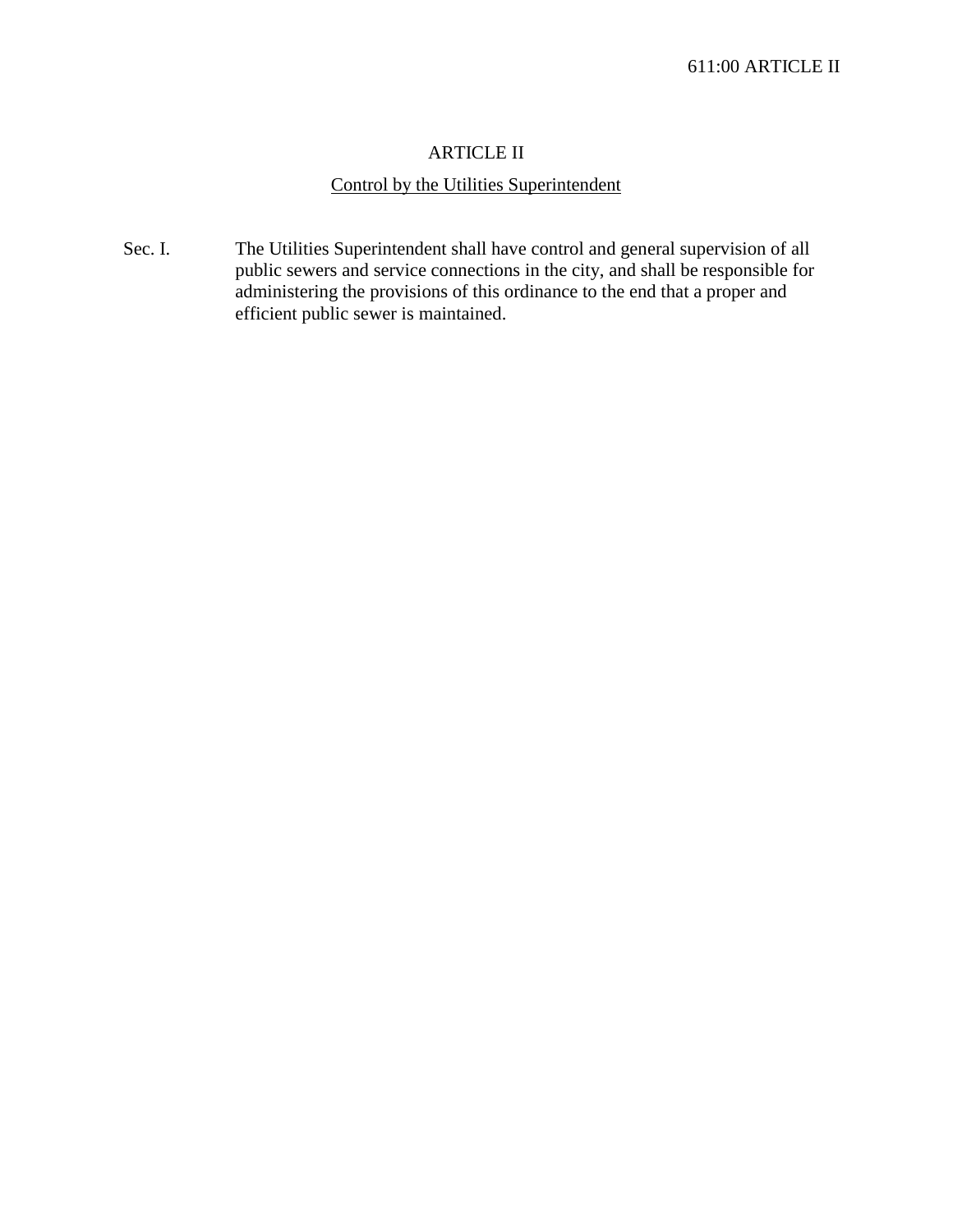#### ARTICLE III

#### Unlawful Discharge

- Sec. 1. It shall be unlawful for any person to place, deposit, or permit to be deposited in any unsanitary manner on public or private property within the City, or in any area under jurisdiction, any human or animal excrement, garbage or objectionable waste.
- Sec. 2**.** It shall be unlawful to discharge to any natural outlet any wastewater or other polluted waters, except where suitable treatment has been provided in accordance with subsequent provisions of this ordinance and the City's NPDES/SDS Permit.
- Sec. 3. Except as provided hereinafter, it shall be unlawful to construct or maintain any privy, privy vault, septic tank, cesspool, or other facility intended or used for the disposal of wastewater.
- Sec. 4. The owner(s) of all houses, buildings, or properties used for human occupancy, employment, recreation or other purposes from which wastewater is discharged, and which is situated within the City and adjacent to any street, alley, or right-ofway in which there is now located, or may in the future be located, a public sanitary sewer of the City, shall be required at the owner(s) expense to install a suitable service connection to the public sewer in accordance with provisions of this Code, within ninety (90) days of the date said public sewer is operational, provided said public sewer is within 150 feet of the structure generating the wastewater. All future buildings constructed on property adjacent to the public sewer shall be required to immediately connect to the public sewer. If sewer connections are not made pursuant to this section, an official thirty (30) day notice shall be served instructing the affected property owner to make said connection.
- Sec. 5. In the event an owner shall fail to connect to a public sewer in compliance with a notice given under Article III, Section 4 of the Ordinance, the City must undertake to have said connection made and shall assess the cost thereof against the benefitted property. Such assessment, when levied, shall bear interest at the rate determined by the City Council and shall be certified to the Auditor of the County of Benton, Minnesota and shall be collected and remitted to the City in the same manner as assessments for local improvements. The rights of the City shall be in addition to any remedial or enforcement provisions of this ordinance.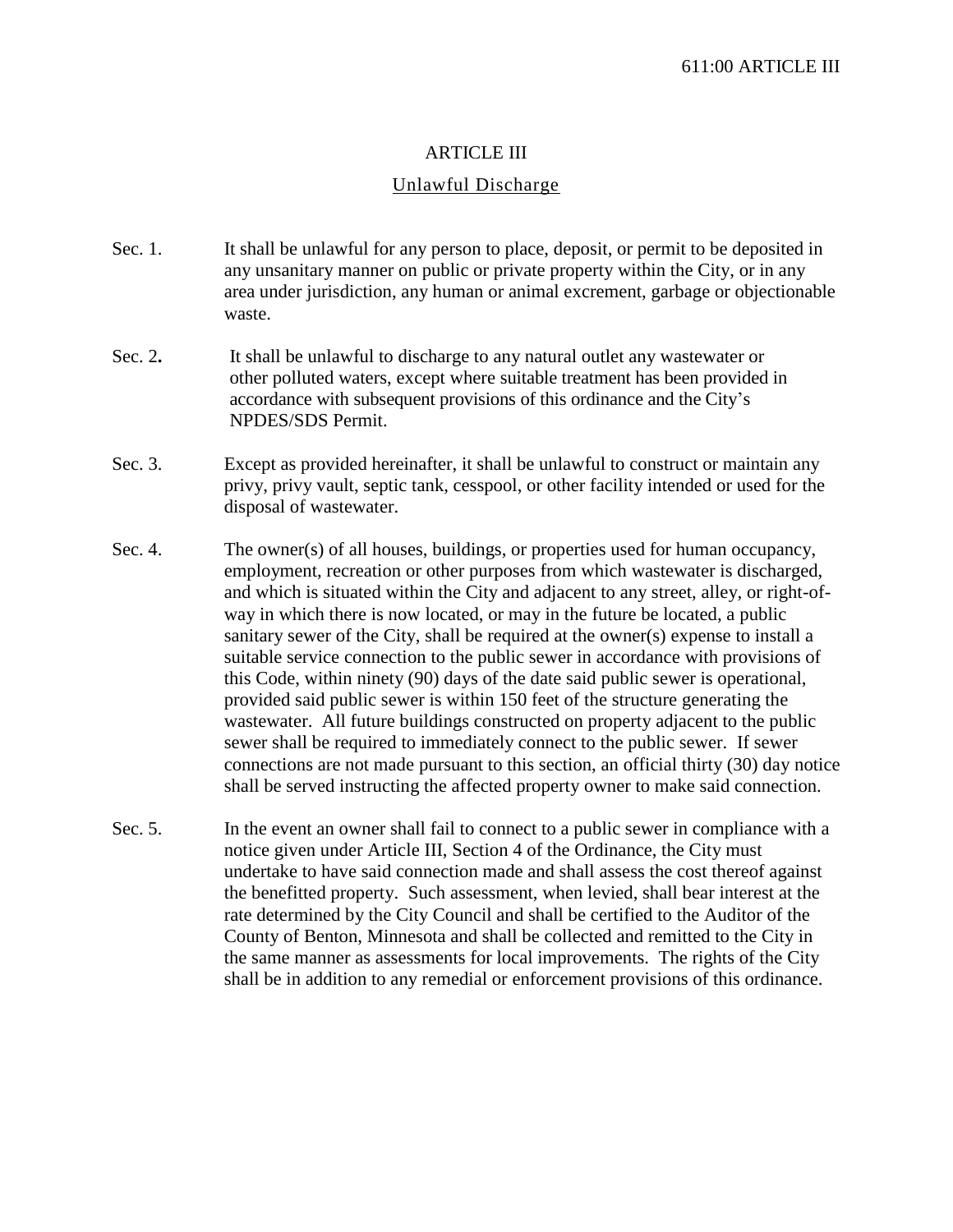## ARTICLE IV

## Private Wastewater Disposal

- Sec. I. Where a public sewer is not available under the provisions of Article III, Section 4, the building sewer shall be connected to a private wastewater disposal system complying with the provisions of this Article.
- Sec. 2. Prior to commencement of construction of a private wastewater disposal system, the owner(s) shall first obtain a written permit signed by the City. The application for such permit shall be made on a form furnished by the City, which the applicant shall supplement by any plans, specifications, and other information as are deemed necessary to the City.
- Sec. 3. A permit for a private wastewater disposal system shall not become effective until the installation is completed to the satisfaction of the City or its authorized representative. The City or its representative shall be allowed to inspect the work at any stage of construction, and, in any event, the applicant for the permit shall notify the City when work is ready for final inspection, and before any underground portions are covered. The inspection shall be made within 24 hours of the receipt of notice.
- Sec. 4. The type, capacities, location, and layout of a private wastewater disposal system shall comply with all requirements of Minnesota Rules Chapter 7075, entitled, "Individual Sewage Treatment System Standards". No septic tank or cesspool shall be permitted to discharge to any natural outlet.
- Sec. 5. At such time as a public sewer becomes available to a property serviced by a private wastewater disposal system, a direct connection shall be made to the public sewer within ninety (90) days in compliance with the Ordinance, and within sixty (60) days any septic tanks, cesspools, and similar private wastewater disposal systems shall be cleaned of sludge. The bottom shall be broken to permit drainage, and the tank or pit filled with suitable material.
- Sec. 6. The owner(s) shall operate and maintain the private wastewater disposal facilities in a sanitary manner at all times at no expense to the City.
- Sec. 7. No statement contained in this article shall be construed to interfere with any additional requirements that may be imposed by the MPCA or the Department of Health of the State of Minnesota.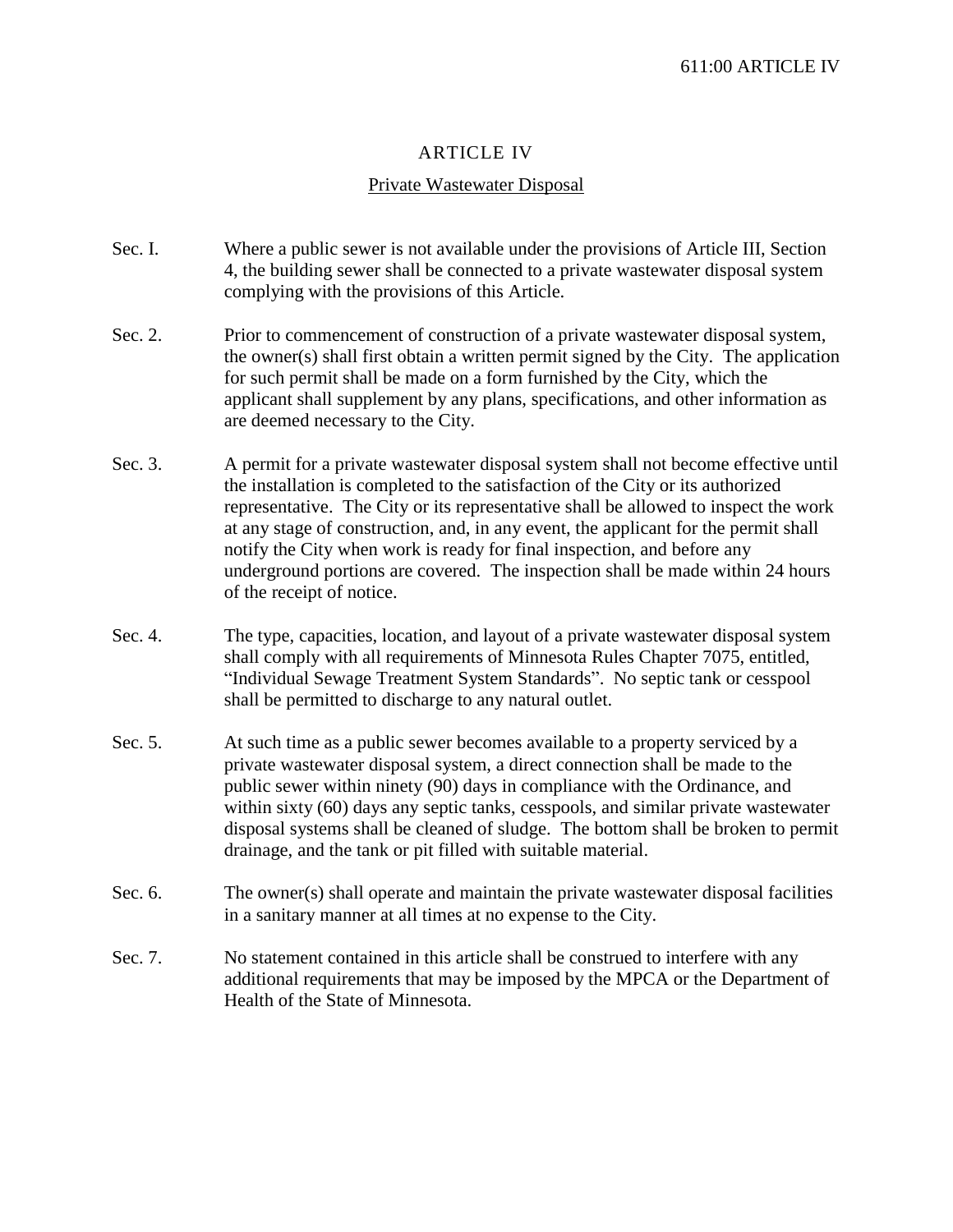## ARTICLE V

#### Building Sewers and Connections

- Sec. 1. Any new connection(s) to the sanitary sewer system shall be prohibited unless sufficient capacity is available in all downstream facilities including, but not limited to capacity for flow, BODs, and Suspended Solids, as determined by the Superintendent.
- Sec. 2. No unauthorized person(s) shall uncover, make any connections with or opening into, use, alter, or disturb any public sewer or appurtenance thereof without first obtaining a written permit from the City.
- Sec. 3. Applications for permits shall be made by the owner or authorized agent and the party employed to do the work, and shall state the location, name of owner, street number of the building to be connected, and how occupied. No person shall extend any private building drain beyond the limits of the building or property for which the service connection permit has been given.
- Sec. 4. There shall be two (2) classes of building sewer permits: (a) for residential and commercial service, and (b) for service to establishments producing industrial wastes. In either case, the application shall be supplemented by any plans, specifications, or any other information considered pertinent in the judgment of the City. The industry, as a condition of permit authorization, must provide information describing its wastewater constituents, characteristics, and type of activity.
- Sec. 5. All costs and expenses incidental to the installation and connection of the building sewer shall be borne by the owner(s). The owner(s) shall indemnify the City from any loss or damage that may be directly or indirectly occasioned by the installation of the building sewer.
- Sec. 6. A separate and independent building sewer shall be provided for every building, except where one building stands at the rear of another on an interior lot and no private sewer is available or can be constructed to the rear building through an adjoining alley, court, yard, or driveway. The building sewer from the front building may be extended to the rear building and the whole considered one building sewer. The City does not and will not assume any obligation or responsibility for damage caused by or resulting from any such connection aforementioned.
- Sec. 7. Old building sewers may be used in connection with new buildings only when they are found, on examination and test by the Superintendent or his representative, to meet all requirements of this ordinance.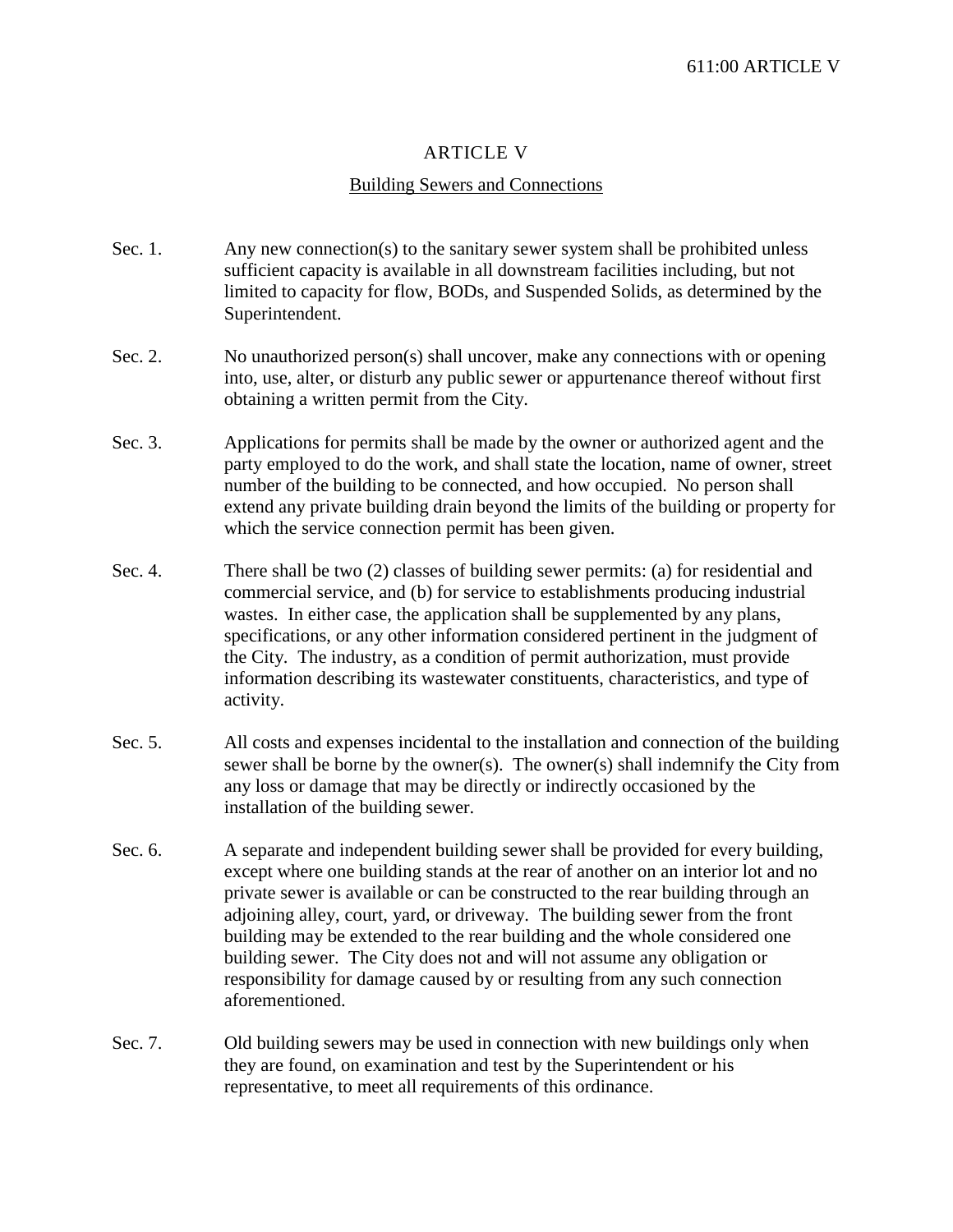- Sec. 8. The size, slopes, alignment, materials of construction of a building sewer, and the methods to be used in excavating, placing of the pipe, jointing, testing, and backfilling of the trench, shall all conform to the requirements of the State of Minnesota Building and Plumbing Code or other applicable rules and regulations of the City. In the absence of code provisions or in the amplification thereof, the materials and procedures set forth in appropriate specifications of the ASTM and WPCF Manual of Practice No. 9, shall apply.
- Sec. 9. Whenever possible, the building sewer shall be brought to the building at an elevation below the basement floor. In all buildings in which any building drain is too low to permit gravity flow to the public sewer, sanitary sewage carried by such building drain shall be lifted by an approved means and discharged to the building sewer.
- Sec. 10. No person(s) shall make connection of roof downspouts, foundation drains, areaway drains, or other sources of surface runoff or groundwater to a building sewer or indirectly to the wastewater disposal system.
- Sec. 11. The connection of the building sewer into the public sewer shall conform to the requirements of the State of Minnesota Building and Plumbing Code or other applicable rules and regulations of the City, or the procedures set forth in appropriate specifications of the ASTM and the WPCF Manual of Practice No. 9. All such connections shall be made gastight and watertight, and verified by proper testing to prevent the inclusion of infiltration/inflow. Any deviation from the prescribed procedures and materials must be approved by the City prior to installation.
- Sec. 12. The applicant for the building sewer permit shall notify the City when the building sewer is ready for inspection and connection to the public sewer. The connection and inspection shall be made under the supervision of the Superintendent or authorized representative thereof.
- Sec. 13. All excavations for building sewer installation shall be adequately guarded with barricades and lights so as to protect the public from hazard. Streets, sidewalks, parkways, and other public property disturbed in the course of the work, shall be restored in a manner satisfactory to the City.
- Sec. 14. No person shall make a service connection with any public sewer unless regularly licensed under this chapter to perform such work, and no permit shall be granted to any person except such regularly licensed person.
- Sec. 15. Any person desiring a license to make a service connection with public sewers, shall apply in writing to the City Council with satisfactory evidence that the applicant or employer is trained or skilled in the business and qualified to receive a license. All applications shall be referred to the Superintendent for recommendations to the Council. If approved by the Council, such license shall be issued by the City Clerk upon the filing of a bond as hereinafter provided.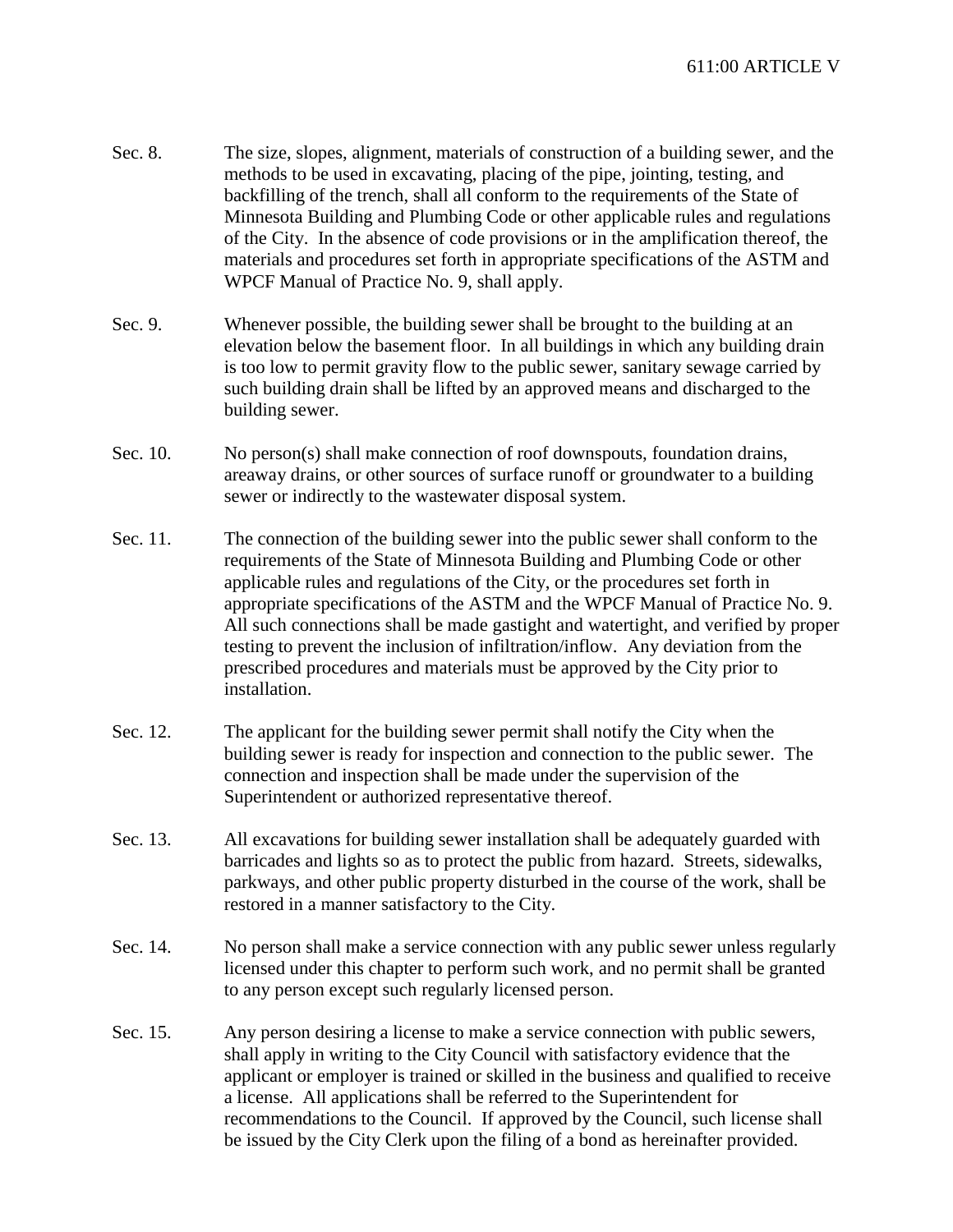- Sec. 16. No license shall be issued to any person until a \$5,000.00 bond to the City, approved by the Council, is filed with the City Clerk conditioned that the licensee will indemnify and save harmless the City from all suits, accidents, and damage that may arise by reason of any opening in any street, alley, or public ground, made by the licensee or by those in the licensee's employment for any purpose whatever, and that the licensee will replace and restore the street and alley over such opening to the condition existing prior to installation, adequately guard with barricades and lights and will keep and maintain the same to the satisfaction of the Superintendent, and shall conform in all respects to the rules and regulations of the council relative thereto, and pay all fines that may be imposed on the licensee by law.
- Sec. 17. The license fee for making service connections is \$50.00. All licenses shall expire on June 30th of the license year unless the license is suspended or revoked by the Council for cause. Upon failure to apply for a license renewal prior to the expiration date thereof, the license fee for the ensuing year shall be \$50.00.
- Sec. 18. The Council may suspend or revoke any license issued under this article for any of the following causes:
	- a) Giving false information in connection with the application for a license.
	- b) Incompetence of the licensee.
	- c) Willful violation of any provisions of this article or any rule or regulation pertaining to the making of service connections.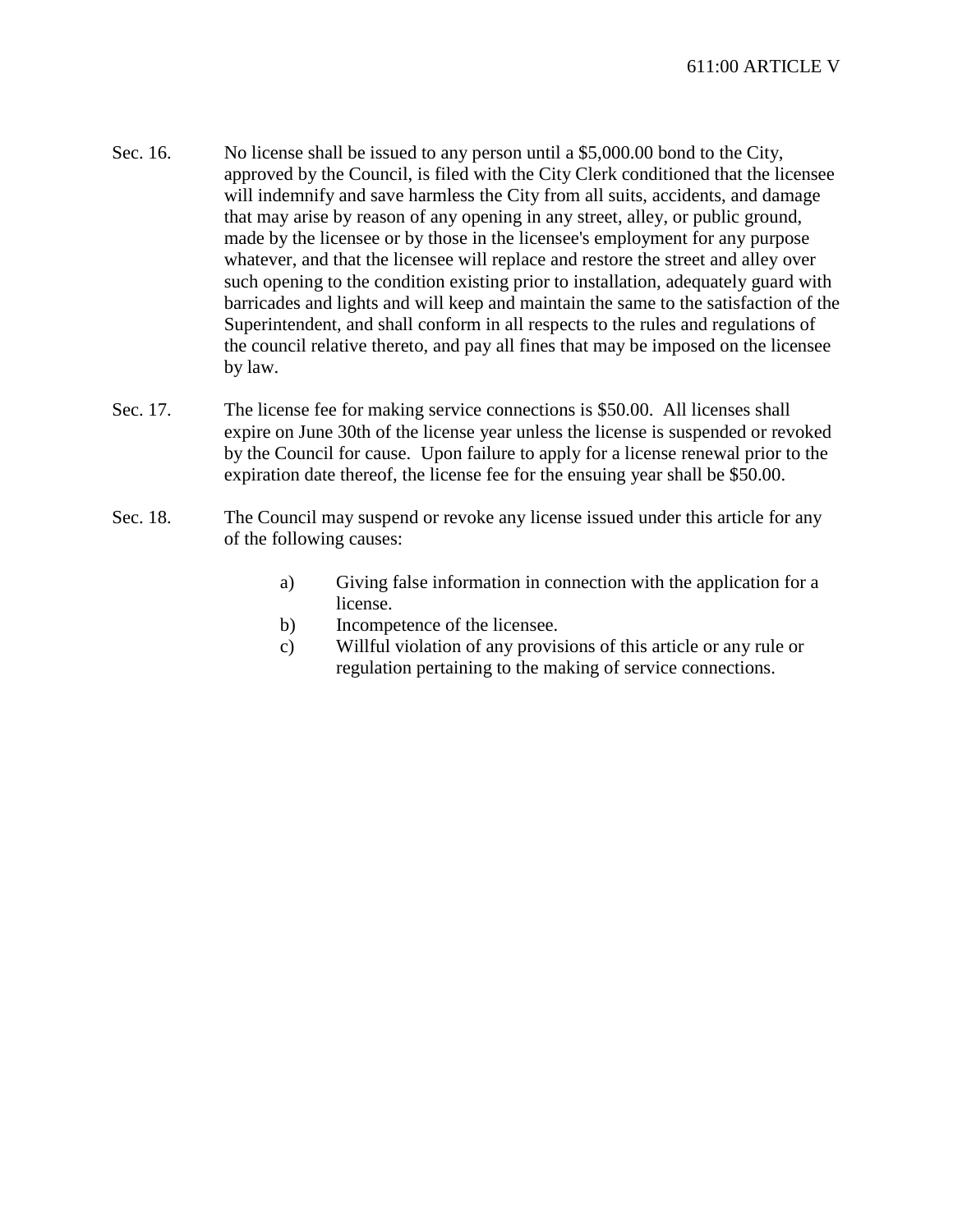## ARTICLE VI

#### Use of Public Services

- Sec. 1. No person(s) shall discharge or cause to be discharged any unpolluted water such as stormwater, ground water, roof runoff, surface drainage, or non-contact cooling water to any sanitary sewer.
- Sec. 2. Stormwater and all other unpolluted drainage shall be discharged to such sewers as are specifically designed as storm sewers or to a natural outlet approved by the City and other regulatory agencies. Industrial cooling water or unpolluted process waters may be discharged to a storm sewer or natural outlet on approval of the City and upon approval and the issuance of a discharge permit by the MPCA.
- Sec. 3. No person(s) shall discharge or cause to be discharged any of the following described waters or wastes to any public sewers:
	- (a) Any liquids, solids, or gases which by reason of their nature or quantity are, or may be, sufficient either alone or by interaction with other substances to cause fire or explosion or be injurious in any other way to the wastewater disposal system or to the operation of the system. Prohibited materials include, but are not limited to, gasoline, kerosene, naphtha, benzene, toluene, xylene, ethers, alcohols, ketones, aldehydes, peroxides, chlorates, perchlorates, bromates, carbides, hydrides, and sulfides.
	- (b) Solid or viscous substances which will cause obstruction to the flow in a sewer or other interference with the operation of the wastewater treatment facilities such as, but not limited to, grease, garbage with particles greater than one-half (1/2) inch in any dimension, animal guts or tissues, paunch manure, bones, hair, hides or fleshings, entrails, whole blood, feathers, ashes, cinders, sand, spent lime, stone or marble dust, metal, glass, straw, shavings, grass clippings, rags, spent grains, spent hops, waste paper, wood, plastic, asphalt residues, residues from refining or processing of fuel or lubricating oil, mud or glass grinding or polishing wastes.
	- (c) Any wastewater having a pH of less than 5.0 or greater than 9.5 or having any other corrosive property capable of causing damage or hazard to structures, equipment, and personnel of the wastewater disposal system.
	- (d) Any wastewater containing toxic pollutants in sufficient quantity, either singly or by interaction with other pollutants, to inhibit or disrupt any wastewater treatment process, constitute a hazard to humans or animals, or create a toxic effect in the receiving waters of the wastewater disposal system. A toxic pollutant shall include but not be limited to any pollutant identified pursuant to Section 307(a) of the Act.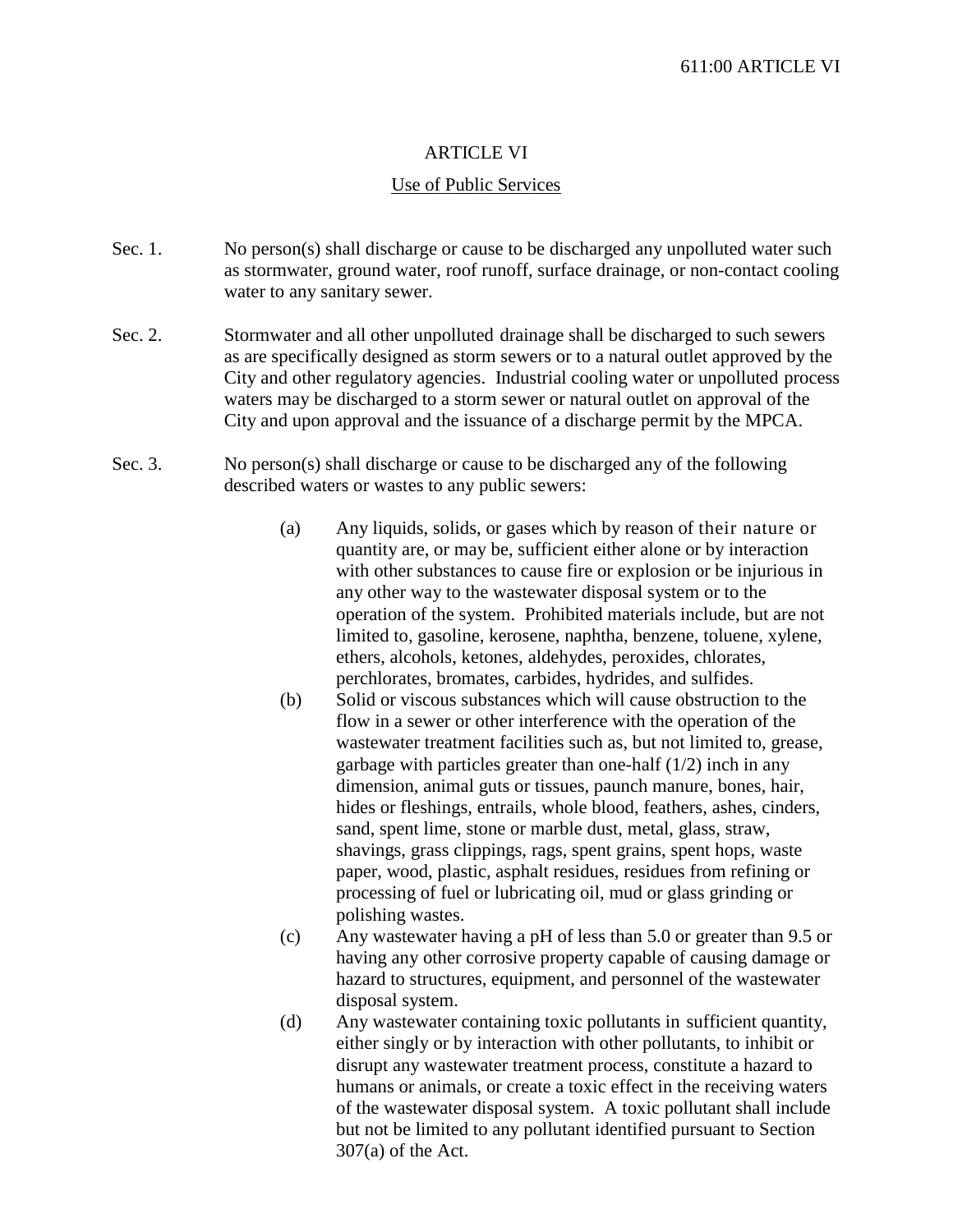- Sec. 4. The following described substances, materials, water, or wastes shall be limited in discharges to municipal systems to concentrations or quantities which will not harm either sewers, the wastewater treatment works treatment process or equipment, will not have an adverse effect on the receiving stream and/or soil, vegetation and ground water, or will not otherwise endanger lives, limb, public property, or constitute a nuisance. The Superintendent may set limitations lower than limitations established in the regulations below if, in his opinion, such more severe limitations are necessary to meet the above objectives. In forming his opinion as to the acceptability of wastes, the Superintendent will give consideration to such factors as the quantity of subject waste in reaction to flows and velocities in the sewers, materials of construction of the sewers, nature of the sewage treatment process, the City's NPDES and/or SDS permit, capacity of the sewage treatment plant, degree of treatability of wastes in the sewage treatment plant, and other pertinent factors. The limitations or restrictions on materials or characteristics of waste or wastewaters discharged to the sanitary sewer which shall not be violated without approval of the Superintendent are as follows:
	- a) Any wastewater, having a temperature greater than  $150^{\circ}$ F  $(65.6^{\circ}C)$ , or causing, individually or in combination with other wastewater, the influent at the wastewater treatment plant to have a temperature exceeding  $104^{\circ}F(40^{\circ}C)$ , or having heat in amounts which will inhibit biological activity in the wastewater treatment works resulting in interference therein.
	- b) Any wastewater containing fats, wax, grease, or oils, whether emulsified or not, in excess of 100 mg/l or containing substances which may solidify or become viscous at temperatures between  $32^{\circ}$ F and  $150^{\circ}$ F (0 $^{\circ}$ C and 65.6 $^{\circ}$ C); and any wastewater containing oil and grease concentrations of mineral origin of greater than 100 mg/1, whether emulsified or not.
	- c) Any quantities of flow, concentrations, or both which constitute a "slug" as defined herein. (See Article I, Section 36).
	- d) Any garbage not properly shredded, as defined in Article I, Section 31. Garbage grinders may be connected to sanitary sewers from homes, hotels, institutions, restaurants, hospitals, catering establishments, or similar places where garbage originates from the preparation of food on the premises or when served by caterers.
	- e) Any noxious or malodorous liquids, gases, or solids which either singly or by interaction with other wastes are capable of creating a public nuisance or hazard to life, or are sufficient to prevent entry into the sewers for their maintenance and repair.
	- f) Any wastewater with objectionable color not removed in the treatment process, such as, but not limited to dye wastes and vegetable tanning solutions.
	- g) Non-contact cooling water or unpolluted storm, drainage, or ground water.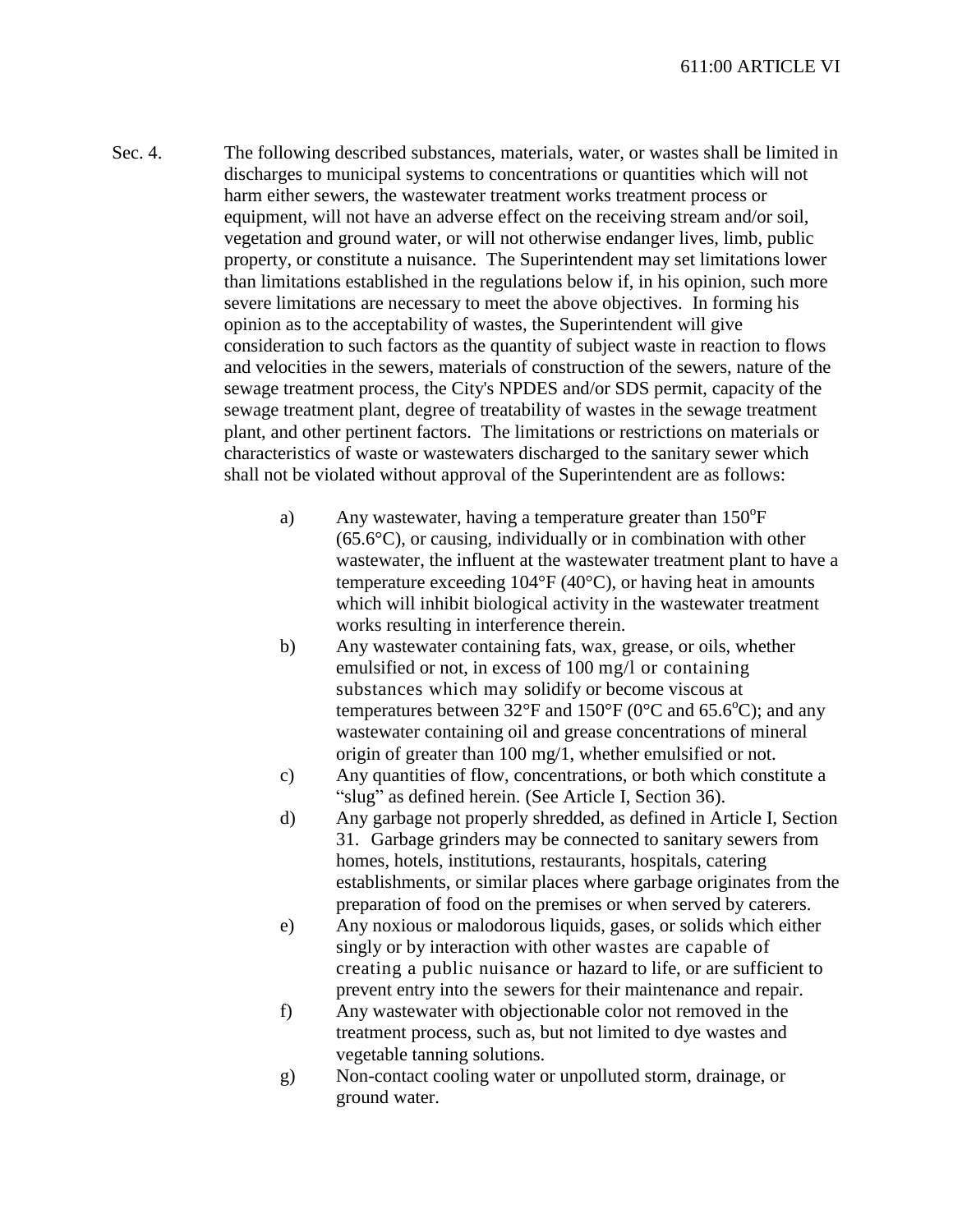- h) Wastewater containing inert suspended solids (such as, but not limited to, Fullers earth, lime slurries, and lime residues) or of dissolved solids (such as, but not limited to, sodium chloride and sodium sulfate) in such quantities that would cause disruption with the wastewater disposal system.
- i) Any radioactive wastes or isotopes of such half-life or concentration as may exceed limits established by the Superintendent in compliance with applicable state or federal regulations.
- j) Any waters or wastes containing the following substances to such degree that any such material received in the composite wastewater at the wastewater treatment works in excess of the following limits for such materials:

|                                 | Maximum Allowable      |
|---------------------------------|------------------------|
|                                 | Concentration $(mg/1)$ |
| Arsenic                         | 0.03                   |
| Cadmium                         | 2.00                   |
| Copper                          | 9.0                    |
| Cyanide                         | 4.0                    |
| Lead                            | 1.2                    |
| Mercury                         | 0.03                   |
| Nickel                          | 6.0                    |
| Silver                          | 0.03                   |
| <b>Total Chromium</b>           | 8.0                    |
| Zinc                            | 8.0                    |
| Phenolic compounds which cannot |                        |
| be removed by City's wastewater |                        |
| treatment system.               |                        |

- k) Any wastewater which creates conditions at or near the wastewater disposal system which violates any statute, rule, regulation, or ordinance of any regulatory agency, or state or federal regulatory body.
- l) Any waters or wastes containing BODs or suspended solids of such character and quantity that unusual attention or expense is required to handle such materials at the wastewater treatment works, except as may be permitted by specific written agreement subject to the provisions of Section 17 of this Article.
- Sec. 5. If any waters or wastes are discharged or are proposed to be discharged to the public sewers which contain substances or possess the characteristics enumerated in Section 4 of this Article, and/or which in the judgment of the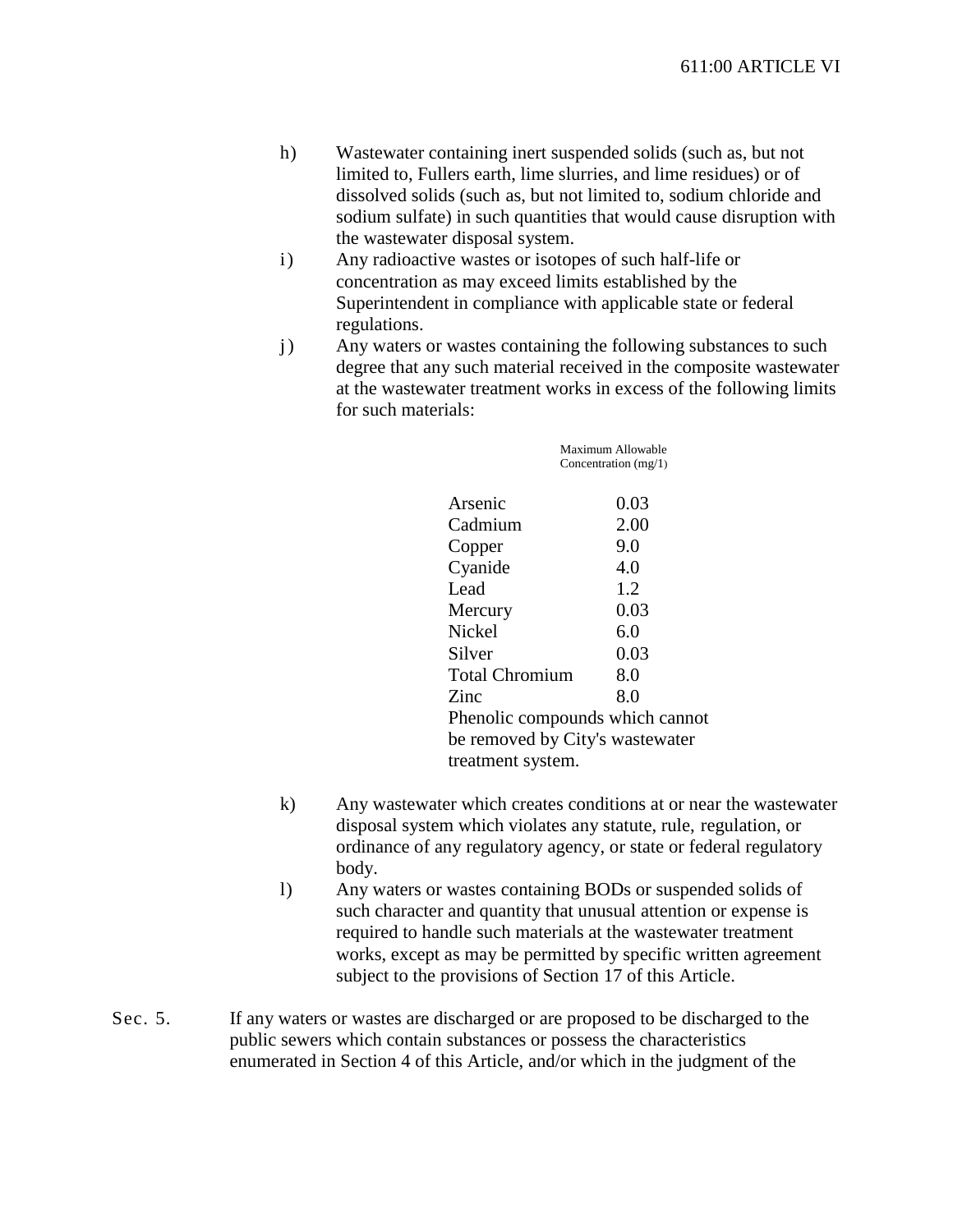Superintendent, may have a deleterious effect upon the wastewater treatment facilities, processes, or equipment; receiving waters and/or soil, vegetation, and ground water; or which otherwise create a hazard to life or constitute a public nuisance, the City may:

- a) Reject the wastes,
- b) Require pretreatment to an acceptable condition for discharge to the public sewers, pursuant to Section 307(b) of the Act and all addendums thereof,
- c) Require control over the quantities and rates of discharge, and/or,
- d) Require payment to cover the added costs of handling, treating, and disposing of wastes not covered by existing taxes or sewer service charges.

If the City permits the pretreatment or equalization of waste flows, the design, installation, and maintenance of the facilities and equipment shall be made at the owners' expense, and shall be subject to the review and approval of the City pursuant to the requirements of the MPCA.

- Sec. 6. No user shall increase the use of process water or, in any manner, attempt to dilute a discharge as a partial or complete substitute for adequate treatment to achieve compliance with the limitations contained in Sections 3 and 4 of this Article, or contained in the National Categorical Pretreatment Standards or any state requirements.
- Sec. 7. Where pretreatment or flow-equalizing facilities are provided or required for any waters or wastes, they shall be maintained continuously in satisfactory and effective operation at the expense of the owner(s).
- Sec. 8. Grease, oil, and sand interceptors shall be provided when, in the opinion of the Superintendent, they are necessary for the proper handling of liquid wastes containing floatable grease in excessive amounts, as specified in Section 4(b), any flammable wastes as specified in Section 3(a), sand or other harmful ingredients; except that such interceptors shall not be required for private living quarters or dwelling units. All interceptors shall be of the type to be readily and easily accessible for cleaning and inspection. In the maintaining of these interceptors, the owner(s) shall be responsible for the proper removal and disposal of the captured materials by appropriate means, and shall maintain a record of dates and means of disposal which are subject to review by the Superintendent. Any removal and hauling of the collecting materials not performed by the owner's personnel must be performed by a currently licensed waste disposal firm.
- Sec. 9. Where required by the City, the owner of any property serviced by a building sewer carrying industrial wastes shall install a suitable structure, or control manhole, with such necessary meters and other appurtenances in the building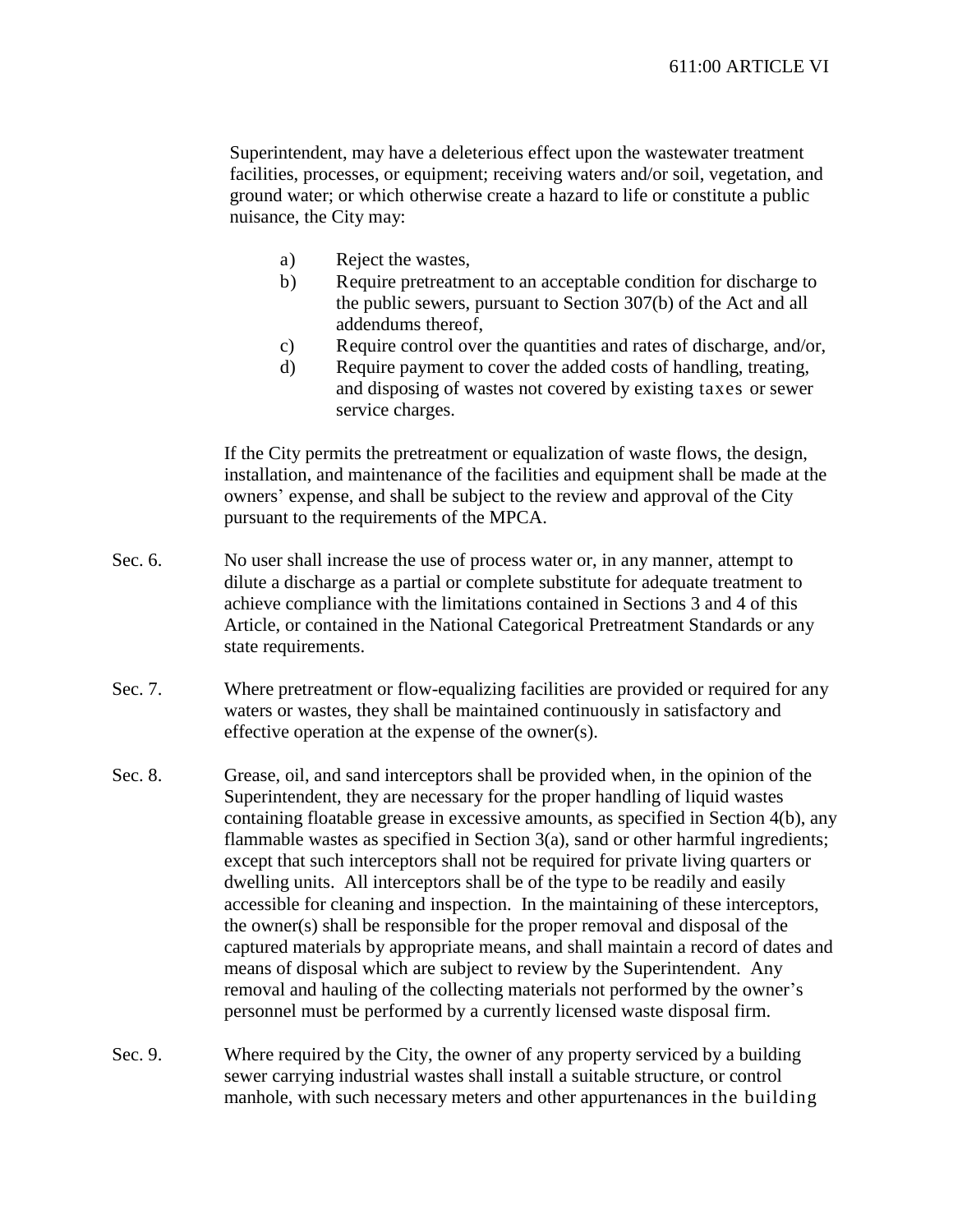sewer to facilitate observation, sampling, and measurement of wastes. Such structure shall be accessible and safely located, and shall be constructed in accordance with plans approved by the City. The structure shall be installed by the owner at his expense and shall be maintained by the owner to be safe and accessible at all times.

- Sec. 10. The owner of any property serviced by a building sewer carrying industrial wastes may, at the discretion of the City, be required to provide laboratory measurements, tests, or analyses of waters or wastes to illustrate compliance with this Ordinance and any special condition for discharge established by the City or regulatory agencies having jurisdiction over the discharge. The number, type, and frequency of sampling and laboratory analyses to be performed by the owner shall be as stipulated by the City. The industry must supply a complete analysis of the constituents of the wastewater discharge to assure that compliance with Federal, State, and local standards are being met. The owner shall report the results of measurements and laboratory analyses to the City at such times and in such manner as prescribed by the City. The owner shall bear the expense of all measurements, analyses, and reporting required by the City. At such times as deemed necessary, the City reserves the right to take measurements and samples for analysis by an independent laboratory.
- Sec. 11. All measurements, tests, and analyses of the characteristics of waters and wastes to which reference is made in this ordinance shall be determined in accordance with the latest edition of Standard Methods for the Examination of Water and Wastewater, published by the American Public Health Association. Sampling methods, location, times, duration and frequencies are to be determined on an individual basis subject to approval by the Superintendent.
- Sec. 12. Where required by the City, the owner of any property serviced by a sanitary sewer shall provide protection from an accidental discharge of prohibited materials or other substances regulated by this ordinance. Where necessary, facilities to prevent accidental discharges of prohibited materials shall be provided and maintained at the owner's expense. Detailed plans showing facilities and operating procedures to provide this protection shall be submitted to the Superintendent for review and approval prior to construction of the facility. Review and approval of such plans and operating procedures shall not relieve any user from the responsibility to modify the user's facility as necessary to meet the requirements of this ordinance. Users shall notify the Superintendent immediately upon having a slug or accidental discharge of substances of wastewater in violation of this ordinance to enable countermeasures to be taken by the Superintendent to minimize damage to the wastewater treatment works. Such notification will not relieve any user of any liability for any expense, loss or damage to the wastewater treatment system or treatment process, or for any fines imposed on the City on account thereof under any State and Federal law. A notice shall be permanently posted on the user's bulletin board or other prominent place advising employees whom to call in the event of a slug or accidental discharge. Employers shall insure that all employees who may cause or discover such a discharge are advised of the emergency notification procedure.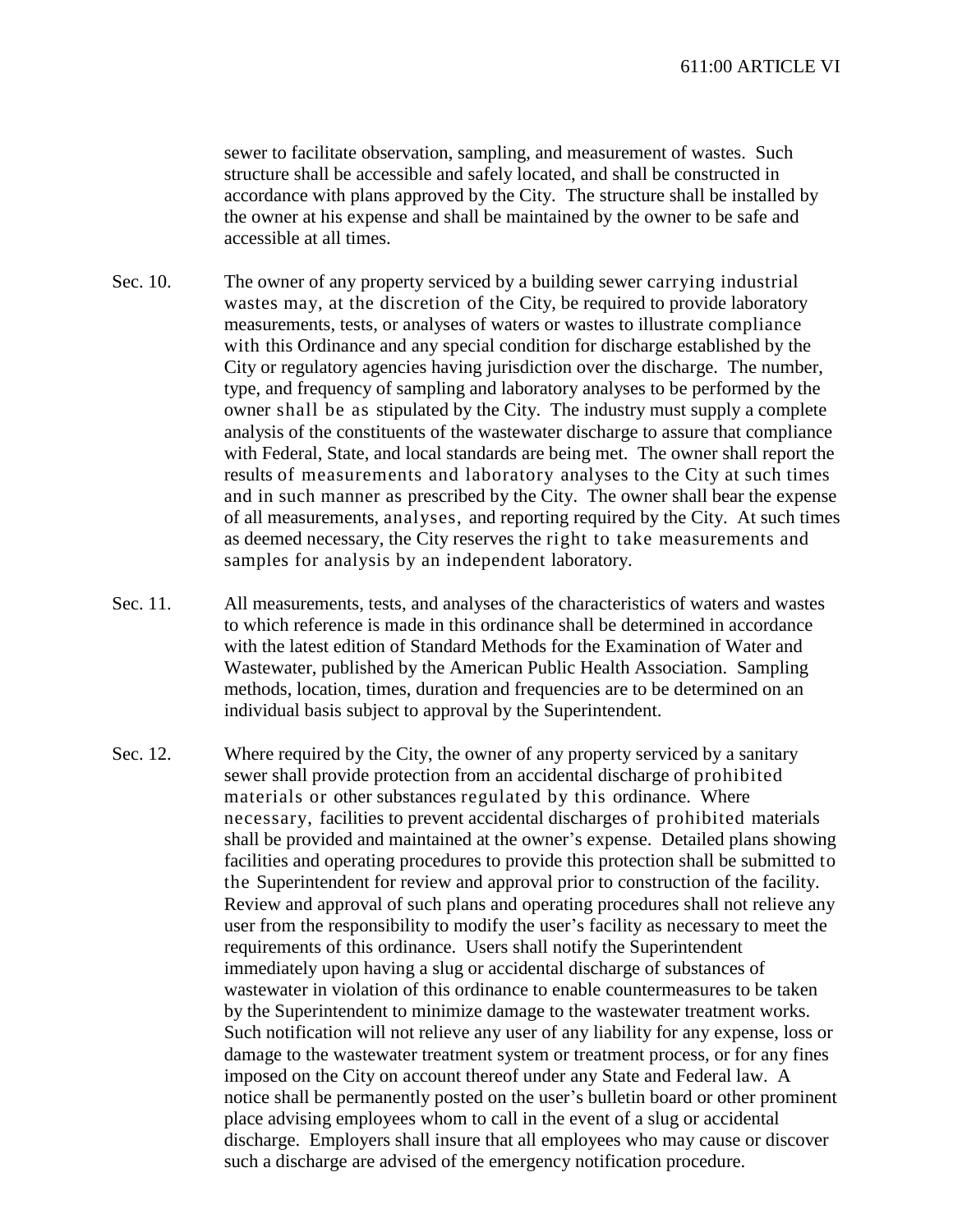- Sec. 13. No person, having charge of any building or other premises which drains into the public sewer, shall permit any substance or matter which may form a deposit or obstruction to flow or pass into the public sewer. Within ten (10) days after receipt of written notice from the City, the owner shall install a suitable and sufficient catch basin or waste trap, or if one already exists, shall clean out, repair or alter the same, and perform such other work as the Superintendent may deem necessary. Upon the owner's refusal or neglect to install a catch basin or waste trap or to clean out, repair, or alter the same after the period of forty-five (45) days, the Superintendent may cause such work to be completed at the expense of the owner or representative thereof.
- Sec. 14. Whenever any service connection becomes clogged, obstructed, broken or out of order, or detrimental to the use of the public sewer, or unfit for the purpose of drainage, the owner shall repair or cause such work to be done as the Superintendent may direct. Each day after ten (10) days that a person neglects or fails to so act shall constitute a separate violation of this section, and the Superintendent may then cause the work to be done, and recover from such owner or agent the expense thereof by an action in the name of the City.
- Sec. 15. The owner or operator of any motor vehicle washing or servicing facility shall provide and maintain in serviceable condition at all times, a catch basin or waste trap in the building drain system to prevent grease, oil, dirt or any mineral deposit from entering the public sewer system.
- Sec. 16. In addition to any penalties that may be imposed for violation of any provision of this chapter, the City may assess against any person the cost of repairing or restoring sewers or associated facilities damaged as a result of the discharge of prohibited wastes by such person, and may collect such assessment as an additional charge for the use of the public sewer system or in any other manner deemed appropriate by the City.
- Sec. 17 No statement contained in this Article shall be construed as preventing any special agreement or arrangement between the City of Foley, MN and any industrial concern whereby an industrial waste of unusual strength or character may be accepted by the City for treatment, subject to payment therefore by the industrial concern, providing that National Categorical Pretreatment Standards and the City's NPDES and/or State Disposal System Permit limitations are not violated.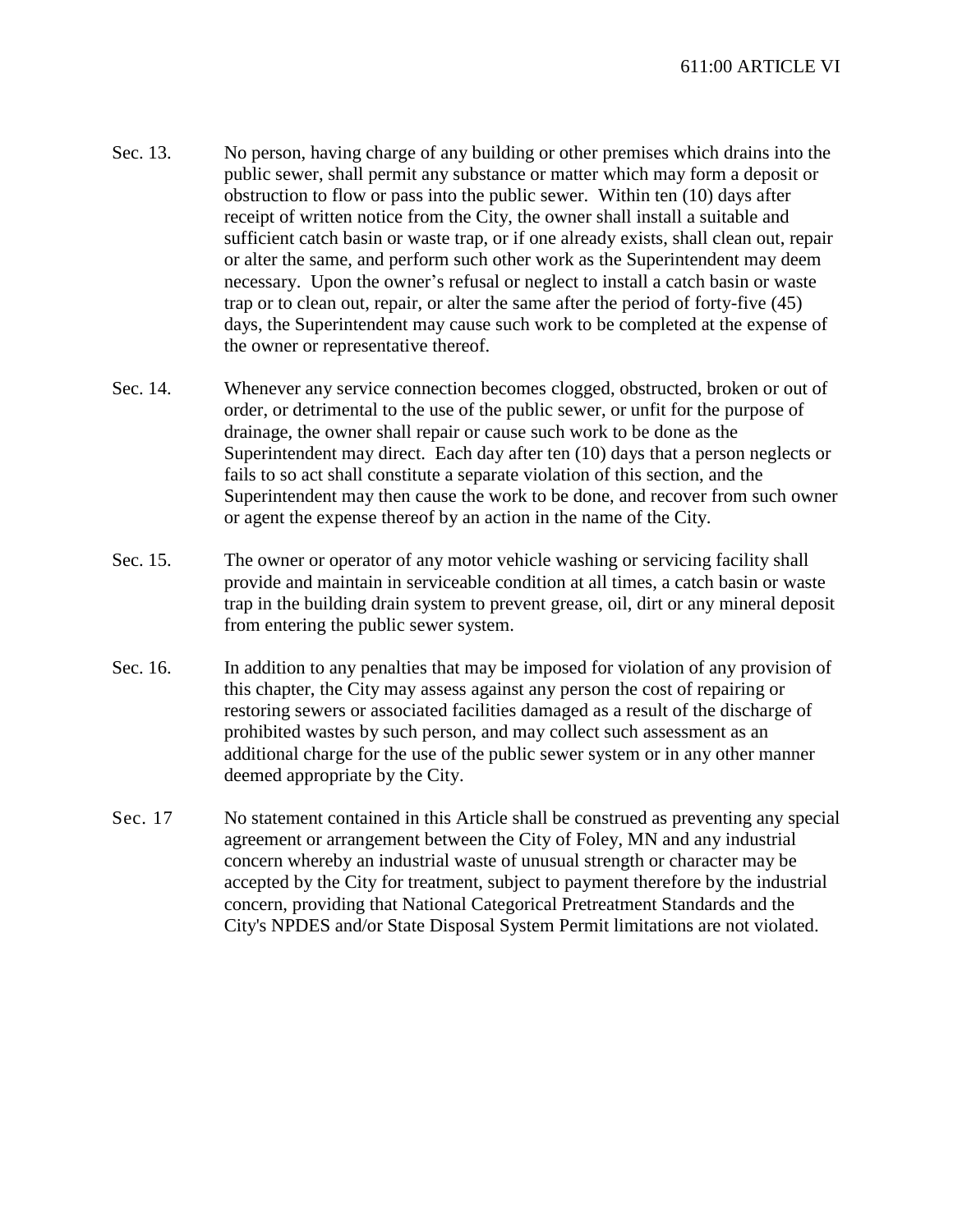# ARTICLE VII

# Violations

Sec. 1. No person(s) shall maliciously, willfully, or negligently break, damage, destroy, uncover, deface or tamper with any structure, appurtenance, or equipment which is part of the wastewater facilities. Any person violating this provision shall be subject to immediate arrest under the charge of a misdemeanor.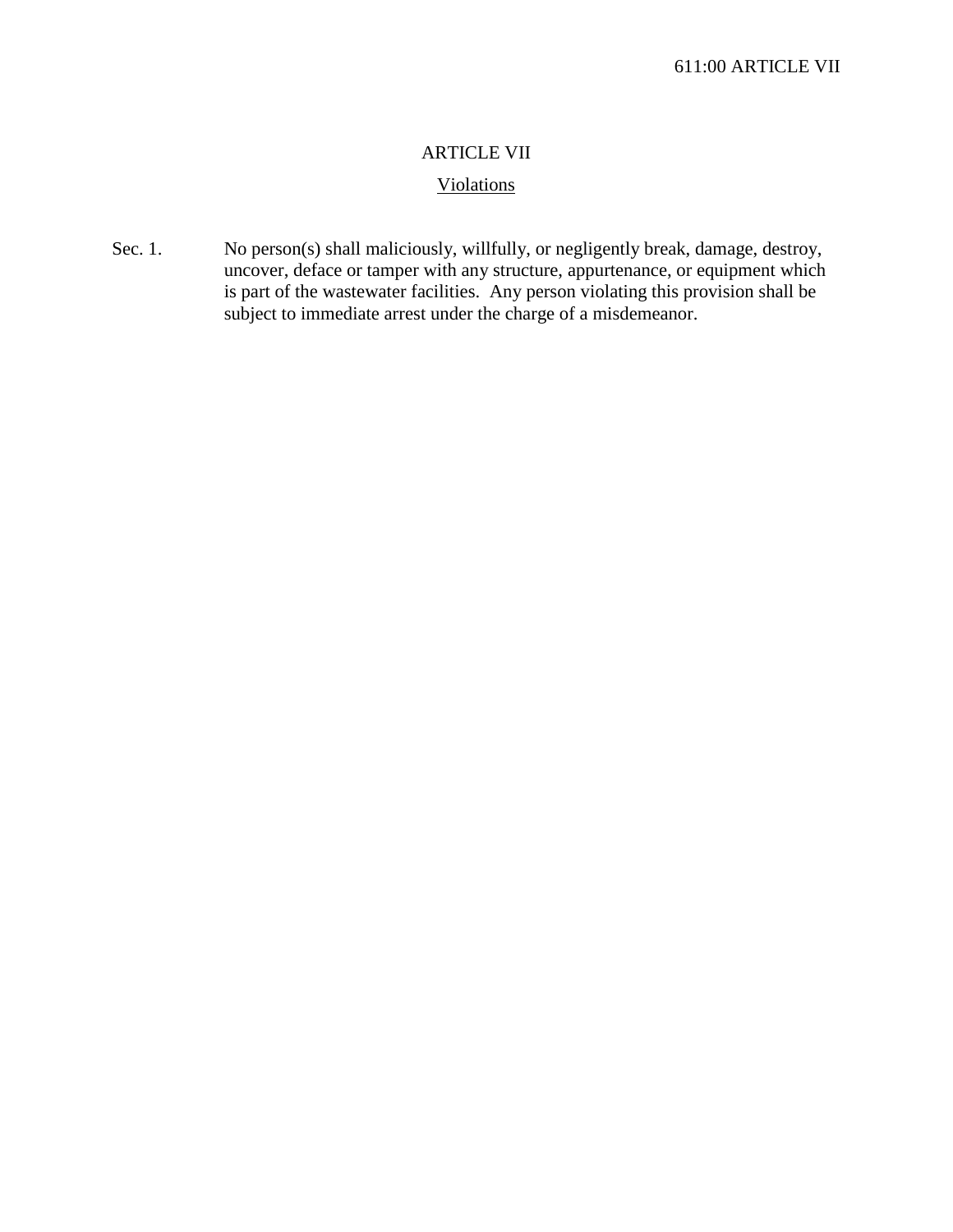## ARTICLE VIII

# User Rate Schedule for Charges

Sec. 1. Each user of sewer service shall pay the charge(s) applicable to the type of service, and in accordance with the provisions set forth in Ordinance No. 238.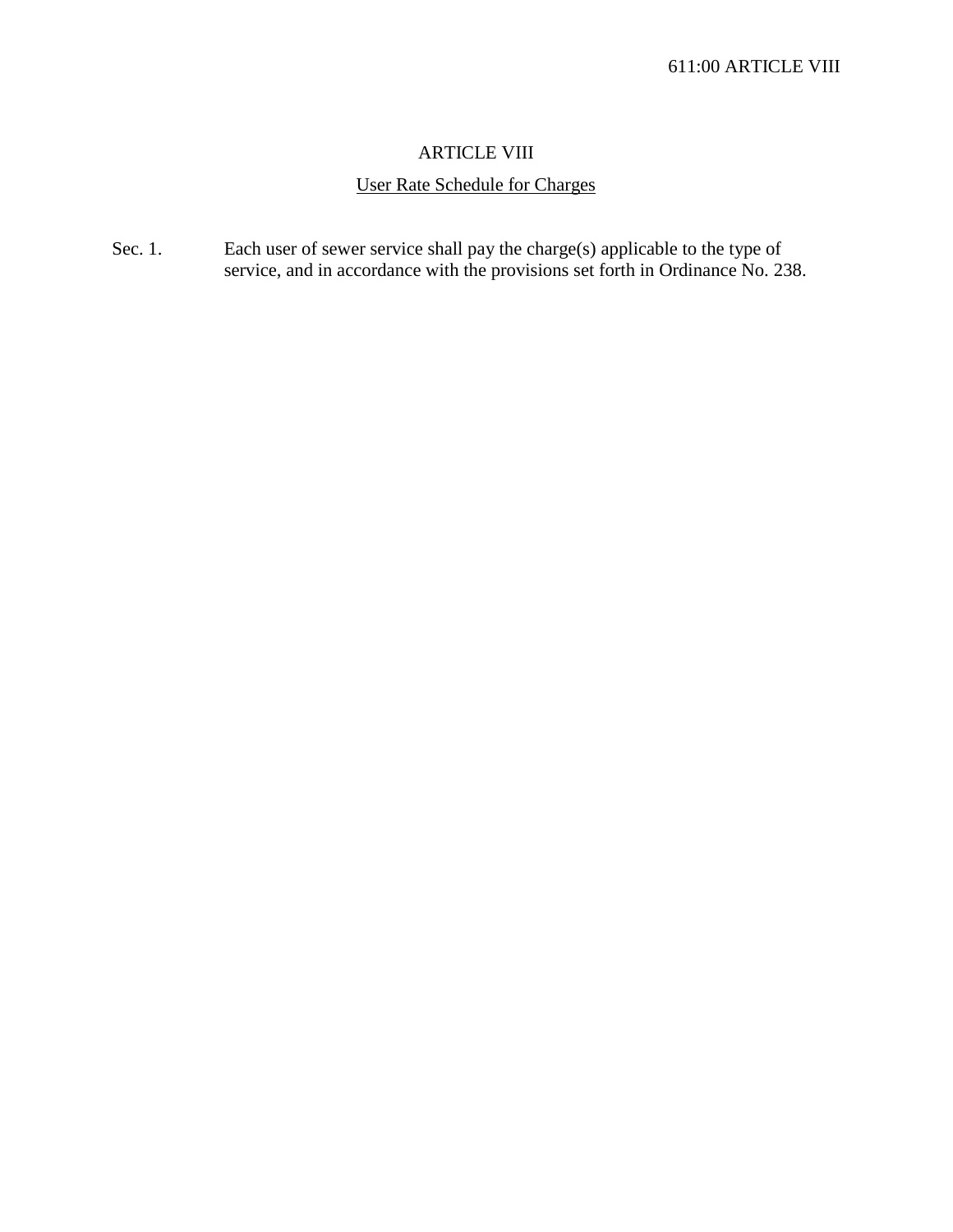#### ARTICLE IX

#### Powers and Authority of Inspectors

- Sec. 1. The Superintendent or other duly authorized employees of the City, bearing proper credentials and identification, shall be permitted to enter all properties for the purpose of inspection, observations, measurement, sampling, and testing pertinent to the discharges to the City's sewer system in accordance with the provisions of this ordinance.
- Sec. 2. The Superintendent or other duly authorized employees are authorized to obtain information concerning industrial processes which have a direct bearing on the type and source of discharge to the wastewater collection system. An industry may withhold information considered confidential however; the industry must establish that the revelation to the public of the information in question might result in an advantage to competitors.
- Sec. 3. While performing necessary work on private properties, the Superintendent or duly authorized employees of the City shall observe all safety rules applicable to the premises established by the company, and the company shall be held harmless for injury or death to the City employees and the City shall indemnify the company against loss or damage to its property by City employees and against liability claims and demands for personal injury or property damage asserted against the company and growing out of the gauging and sampling operation, except as such may be caused by negligence or failure of the company to maintain safe conditions as required in Article VI, Section 9 of this ordinance.
- Sec. 4 The Superintendent or other duly authorized employees of the City bearing proper identification shall be permitted to enter all private properties through which the City holds a duly negotiated easement for the purposes of, but not limited to, inspection, observation, measurement, sampling, repair, and maintenance of any portion of the wastewater facilities lying within said easement. All entry and subsequent work, if any, on said easement, shall be done in full accordance with the terms of the duly negotiated easement pertaining to the private property involved.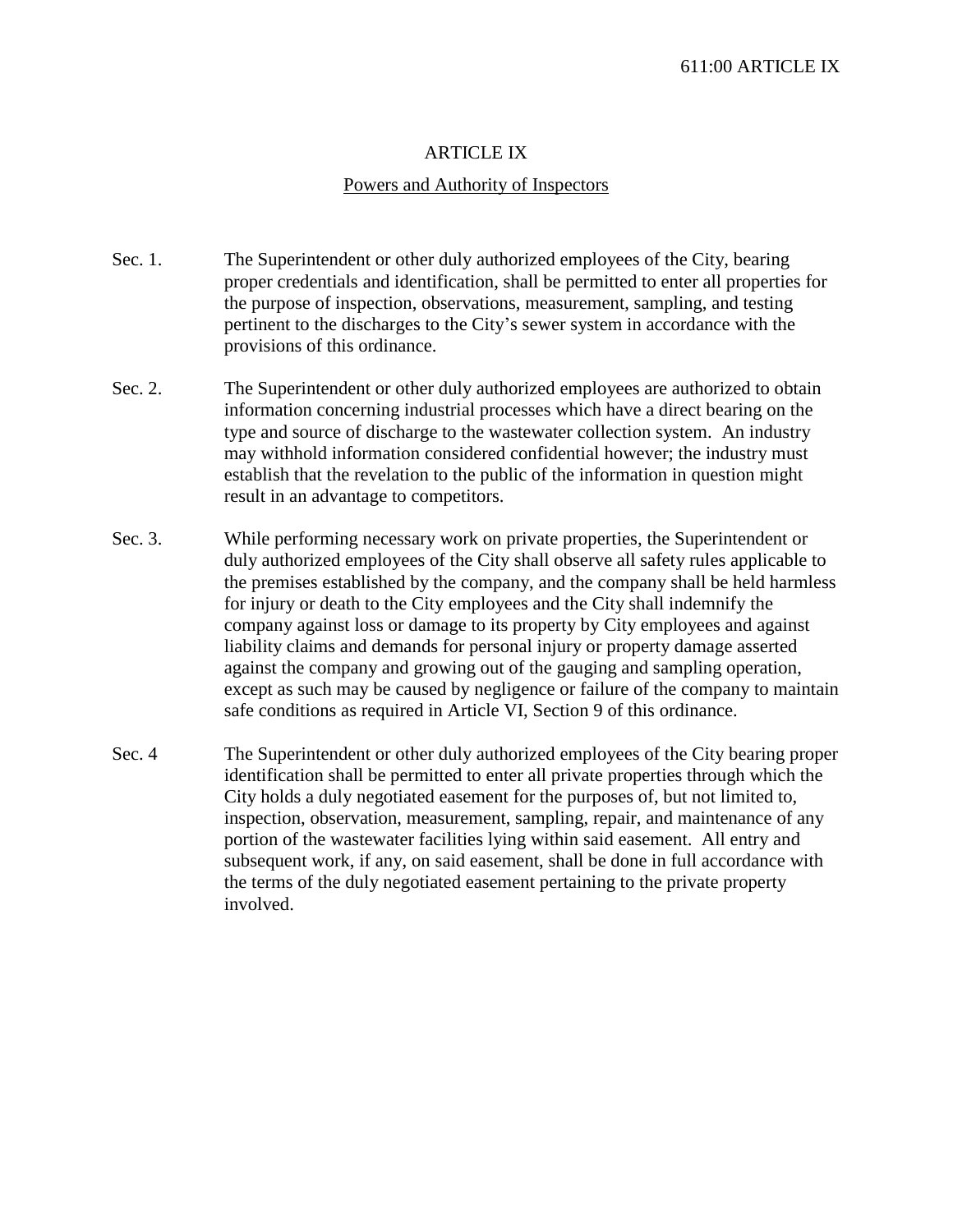## ARTICLE X

#### Penalties

- Sec. 1. Any person found to be violating any provision of this ordinance, shall be served by the City with written notice stating the nature of the violation and providing a reasonable time limit for the satisfactory correction thereof. The offender shall, within the period of time stated in such notice, permanently cease all violations.
- Sec. 2. Any person who shall continue any violation beyond the time limit provided for in Section 1 of this Article, shall be guilty of a misdemeanor, and on conviction thereof, shall be fined in the amount not exceeding \$250.00 for each violation. Each day in which any such violation occurs shall be deemed as a separate offense.
- Sec. 3. Any person violating any of the provision of this ordinance shall become liable to the City for any expense, loss, or damage occasioned by the City by reason of such violation.